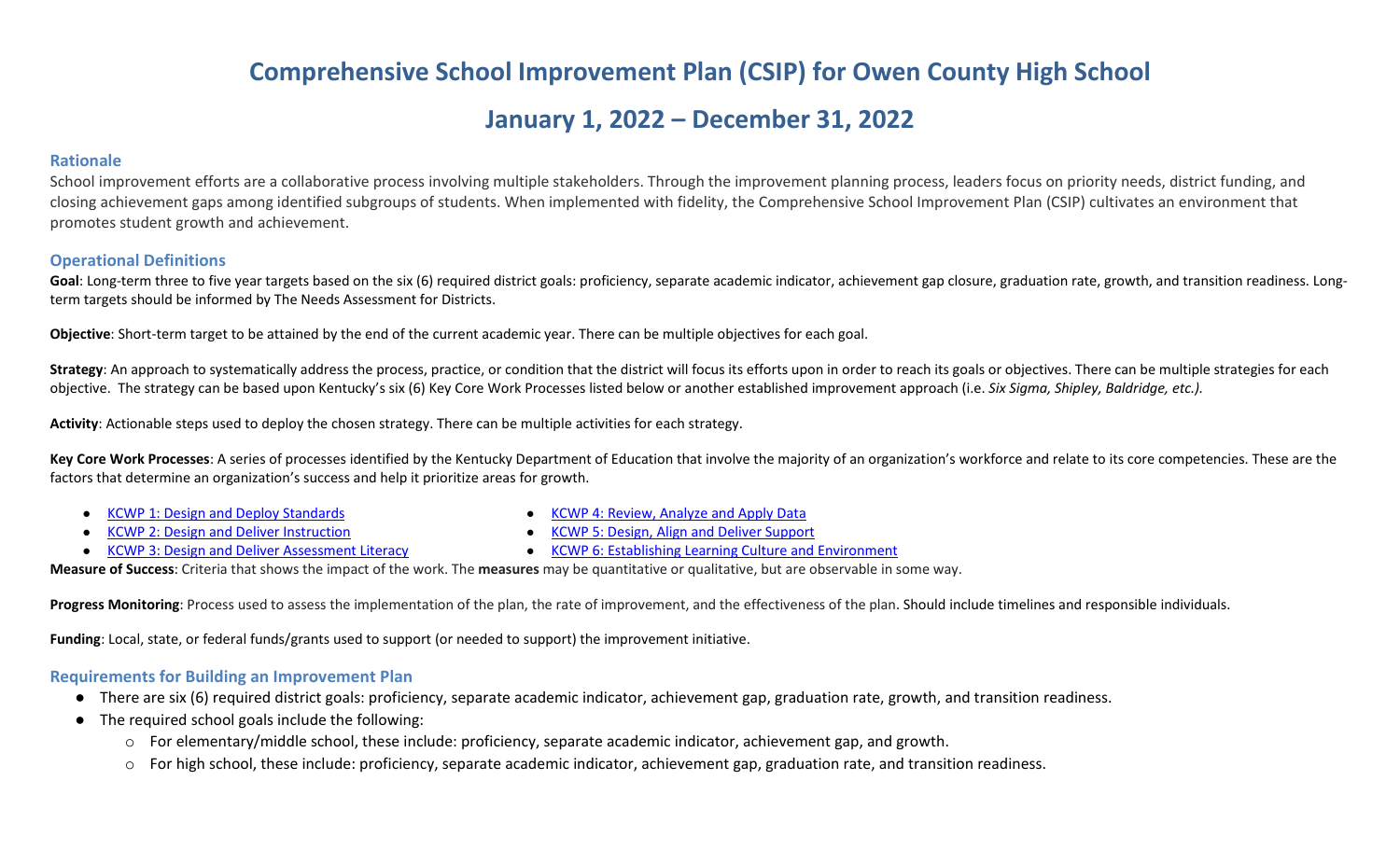### **1: Proficiency Goal**

| <b>Objective</b>                                                                                                                                                                                                                                                                                                                                                   | <b>Strategy</b>                                                                                           | <b>Activities</b>                                                                                                                            | <b>Measure of Success</b>                                                                                                                                               | <b>Progress Monitoring</b>                                                                                                                                                                                                                                                                                   | <b>Funding</b>                                                                   |
|--------------------------------------------------------------------------------------------------------------------------------------------------------------------------------------------------------------------------------------------------------------------------------------------------------------------------------------------------------------------|-----------------------------------------------------------------------------------------------------------|----------------------------------------------------------------------------------------------------------------------------------------------|-------------------------------------------------------------------------------------------------------------------------------------------------------------------------|--------------------------------------------------------------------------------------------------------------------------------------------------------------------------------------------------------------------------------------------------------------------------------------------------------------|----------------------------------------------------------------------------------|
| Provide common frameworks<br>Teachers and students will<br>participate in a common<br>instructional framework that<br>assessment to ensure student<br>focuses on core standards,<br>success.<br>formative assessments, and<br>planning for student<br>engagement.<br><b>KCWP1</b><br><b>KCWP 2</b><br><b>KCWP3</b><br><b>KCWP4</b><br><b>KCWP5</b><br><b>KCWP6</b> | for curriculum, instruction, and                                                                          | Conduct ELEOT, and other<br>instructional walkthroughs, to<br>measure student engagement and<br>instructional pedagogy within<br>classrooms. | 1. Administrative<br>Certification in<br><b>ELEOT</b><br>2. ELEOT<br>Walkthrough<br>Reports.<br><b>Curriculum Checks</b><br>3.<br>Other<br>4.<br>Walkthrough<br>Reports | Completed ELEOT Certifications - 01/03/2022<br>ELEOT Walkthrough Cycle 1-01/31/2022<br>ELEOT Walkthrough Cycle 2 - 04/15/2022<br>ELEOT Walkthrough Cycle 3 - 09/30/2022<br>Curriculum Checks - Monthly<br>Walkthrough Reports - Monthly<br><b>SBDM Agendas and Minutes</b><br><b>BOE Agendas and Minutes</b> | \$0<br>General Fund<br><b>ESSER</b>                                              |
|                                                                                                                                                                                                                                                                                                                                                                    |                                                                                                           | Teachers will use a common<br>instructional framework.                                                                                       | 1. Professional<br><b>Growth Plans</b><br>2. Professional<br>Development<br>Records of<br>Participation<br>3. Teacher<br>Reflections<br>4. TPGES Evaluations            | Professional Learning - 08/16/2022<br>Staff Professional Growth Plans - 09/30/2022<br>Teacher Reflections - 09/21/2022<br>TPGES Observations - 03/31/2023<br><b>SBDM Agendas and Minutes</b><br><b>BOE Agendas and Minutes</b>                                                                               | \$6,000<br><b>General Fund</b><br><b>ESSER</b><br>Title I<br>Title IV<br>Title V |
|                                                                                                                                                                                                                                                                                                                                                                    |                                                                                                           | Vertical content meetings will be<br>implemented across the district to<br>review the learning continuum in<br>reading and mathematics.      | 1. Vertical Meeting<br>Agendas<br>2. Highlighted<br>Standard Sets with<br>what was taught in<br>the previous year.                                                      | Districtwide Vertical Content Meetings -<br>06/01/2022 and 08/12/2022<br>Highlighted Content Standard Sets Given to<br>Next Grade Level-06/01/2022<br><b>SBDM Agendas and Minutes</b><br><b>BOE Agendas and Minutes</b>                                                                                      | \$2,000<br>General Fund<br><b>ESSER</b><br>Title I<br>Title IV<br>Title V        |
| The high school will select or<br>develop comprehensive<br>curricula for ELA and Math.<br>Curricula will be researched,                                                                                                                                                                                                                                            | Provide common frameworks<br>for curriculum, instruction, and<br>assessment to ensure student<br>success. | Conduct ELEOT, and other<br>instructional walkthroughs, to<br>measure student engagement and<br>instructional pedagogy within<br>classrooms. | 1. Administrative<br>Certification in<br><b>ELEOT</b>                                                                                                                   | Completed ELEOT Certifications - 01/03/2022<br>ELEOT Walkthrough Cycle 1-01/31/2022<br>ELEOT Walkthrough Cycle 2 - 04/15/2022<br>ELEOT Walkthrough Cycle 3 - 09/30/2022<br>Curriculum Checks - Monthly                                                                                                       | \$0<br>General Fund<br><b>ESSER</b>                                              |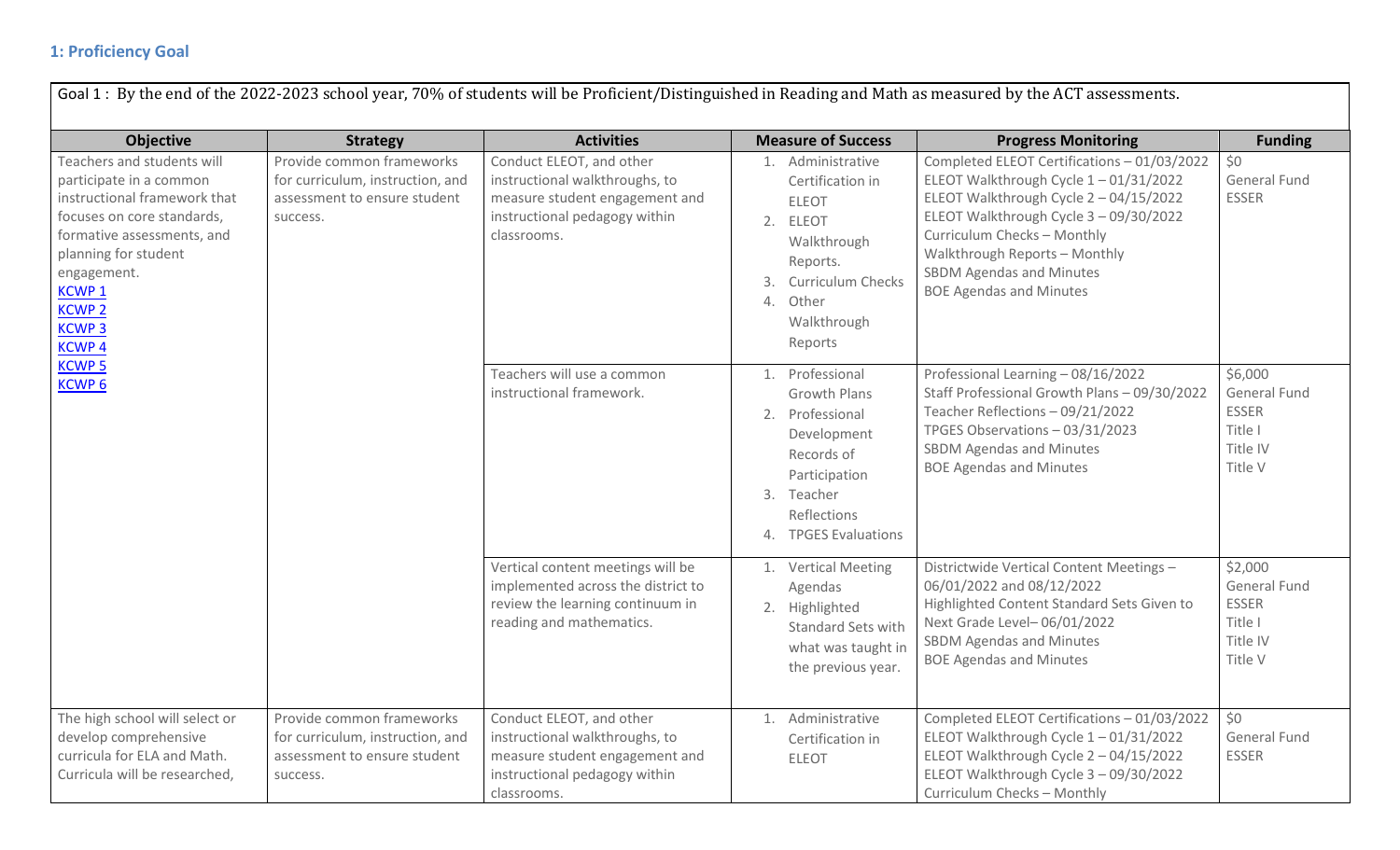| analyzed, and approved by<br>SBDM Councils. KCWP 1<br><b>KCWP2</b><br><b>KCWP3</b><br><b>KCWP4</b><br><b>KCWP 5</b><br><b>KCWP6</b>                                                                                                   |                                                                                                                                                                                                         |                                                                                                                                         | 3.<br>4.       | 2. ELEOT<br>Walkthrough<br>Reports.<br><b>Curriculum Checks</b><br>Other<br>Walkthrough<br>Reports                                           | Walkthrough Reports - Monthly<br><b>SBDM Agendas and Minutes</b><br><b>BOE Agendas and Minutes</b>                                                                                                                             |                                                                                                                                                   |
|---------------------------------------------------------------------------------------------------------------------------------------------------------------------------------------------------------------------------------------|---------------------------------------------------------------------------------------------------------------------------------------------------------------------------------------------------------|-----------------------------------------------------------------------------------------------------------------------------------------|----------------|----------------------------------------------------------------------------------------------------------------------------------------------|--------------------------------------------------------------------------------------------------------------------------------------------------------------------------------------------------------------------------------|---------------------------------------------------------------------------------------------------------------------------------------------------|
|                                                                                                                                                                                                                                       |                                                                                                                                                                                                         | Teachers will use a common<br>instructional framework.                                                                                  | 1.<br>2.<br>3. | Professional<br>Growth Plans<br>Professional<br>Development<br>Records of<br>Participation<br>Teacher<br>Reflections<br>4. TPGES Evaluations | Professional Learning - 08/16/2022<br>Staff Professional Growth Plans - 09/30/2021<br>Teacher Reflections - 09/21/2022<br>TPGES Observations - 03/31/2023<br><b>SBDM Agendas and Minutes</b><br><b>BOE Agendas and Minutes</b> | \$6,000<br><b>General Fund</b><br><b>ESSER</b><br>Title I<br>Title IV<br>Title V                                                                  |
|                                                                                                                                                                                                                                       |                                                                                                                                                                                                         | Vertical content meetings will be<br>implemented across the district to<br>review the learning continuum in<br>reading and mathematics. | 1.             | <b>Vertical Meeting</b><br>Agendas<br>2. Highlighted<br><b>Standard Sets with</b><br>what was taught in<br>the previous year.                | Districtwide Vertical Content Meetings -<br>06/01/2022 and 08/12/2022<br>Highlighted Content Standard Sets Given to<br>Next Grade Level-06/01/2022<br><b>SBDM Agendas and Minutes</b><br><b>BOE Agendas and Minutes</b>        | \$2,000<br><b>General Fund</b><br><b>ESSER</b><br>Title I<br>Title IV<br>Title V                                                                  |
| Implement personalized<br>learning strategies and<br>opportunities (differentiation)<br>to increase student<br>engagement.<br>KCWP <sub>1</sub><br><b>KCWP2</b><br><b>KCWP3</b><br><b>KCWP4</b><br><b>KCWP 5</b><br>KCWP <sub>6</sub> | Create flexible, personalized<br>learning opportunities for all<br>students using research-based<br>strategies (i.e. John Hattie,<br>Gregory Yates, Douglas Fisher,<br>Nancy Frey, Catlin Tucker, etc.) | Develop and implement common<br>examples of personalized learning.                                                                      | 1.             | Common<br>Personalized<br>Learning Examples                                                                                                  | Develop Personalized Learning Examples -<br>06/01/2022<br>Implement Personalized Learning Examples -<br>12/30/2022<br>SBDM Agendas and Minutes<br><b>BOE Agendas and Minutes</b><br>Walkthroughs<br>Lesson Plans               | \$500<br><b>General Fund</b><br><b>ESSER</b><br>Gifted and<br>Talented<br>Preschool<br><b>IDEA</b><br>Title I<br>Title III<br>Title IV<br>Title V |
|                                                                                                                                                                                                                                       | Invest in curriculum materials<br>and other instructional tools to<br>meet the personalized learning<br>needs of students.                                                                              | Purchase curriculum and<br>instructional materials for<br>personalized learning.                                                        | 1.             | Curriculum<br>Purchased                                                                                                                      | Curriculum Purchased - 03/31/2022<br>Instructional Materials Purchased -<br>03/31/2022<br>SBDM Agendas and Minutes                                                                                                             | \$300,000<br><b>General Fund</b><br><b>CARES Act Funds</b><br><b>ESSER</b>                                                                        |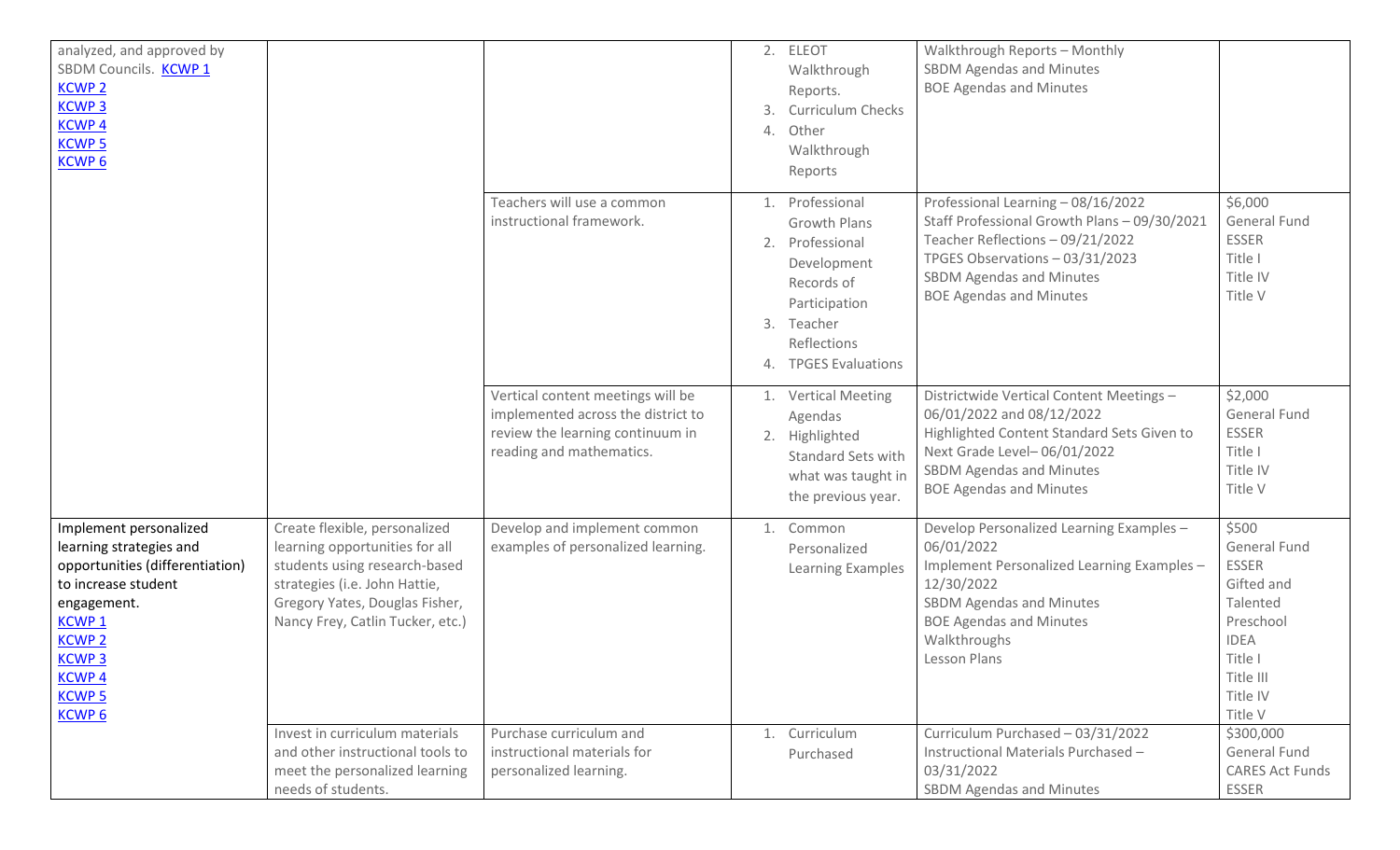|                                   |                                   |                                           |    | 2. Instructional           | <b>BOE Agendas and Minutes</b>            | Gifted and      |
|-----------------------------------|-----------------------------------|-------------------------------------------|----|----------------------------|-------------------------------------------|-----------------|
|                                   |                                   |                                           |    |                            |                                           | Talented        |
|                                   |                                   |                                           |    | Materials                  |                                           | Preschool       |
|                                   |                                   |                                           |    | Purchased                  |                                           |                 |
|                                   |                                   |                                           |    | 3. Hexagon Tool            |                                           | <b>IDEA</b>     |
|                                   |                                   |                                           |    |                            |                                           | Title I         |
|                                   |                                   |                                           |    |                            |                                           | Title III       |
|                                   |                                   |                                           |    |                            |                                           | Title IV        |
|                                   |                                   |                                           |    |                            |                                           | Title V         |
|                                   | Provide professional learning     | Professional Learning Plans are           | 1. | Teacher                    | Teacher Professional Learning Surveys-    | \$9,000         |
|                                   | around purchased curriculum       | developed and implemented for             |    | Professional               | 12/17/2021                                | General Fund PD |
|                                   | (e.g. Benchmark, Eureka Math,     | each school across the district           |    | Learning Surveys           | Professional Learning Diagnostic-         | Gifted and      |
|                                   | ELA, StemScopes, and other        | according to <b>Professional Learning</b> |    | 2. Approved                | 01/01/2022                                | Talented        |
|                                   | curricula), student engagement    | Standards.                                |    | Professional               | Approved Professional Learning Plans-     | Preschool       |
|                                   | strategies, and implementation    |                                           |    |                            | 02/28/2022                                | <b>IDEA</b>     |
|                                   | of technology to provide staff    |                                           |    | Learning Plans             | Professional Learning Scheduled -         | <b>ESSER</b>    |
|                                   | with a strong foundation on the   |                                           | 3. | Implemented                | 04/01/2022                                | Title I         |
|                                   | use of the programs,              |                                           |    | Professional               | Pre and Post Professional Learning Survey | Title III       |
|                                   | technology, and research-based    |                                           |    | Learning Plans             | Data                                      | Title IV        |
|                                   |                                   |                                           |    |                            |                                           | Title V         |
|                                   | strategies (i.e. John Hattie,     |                                           |    |                            | <b>SBDM Agendas and Minutes</b>           |                 |
|                                   | Gregory Yates, Douglas Fisher,    |                                           |    |                            | <b>BOE Agendas and Minutes</b>            |                 |
|                                   | Nancy Frey, Catlin Tucker, etc.). |                                           |    |                            |                                           |                 |
| The high school will analyze and  | Create curriculum pacing guides   | Analyze curriculum pacing guides          | 1. | <b>Pacing Guides</b>       | Math PLC Minutes                          | \$0             |
| update a comprehensive            | for all math courses taught at    | with respect to learning loss and         |    | 2. Historical learning     |                                           |                 |
| curriculum with learning          | the high school                   | learning acceleration.                    |    | deficiencies linked        |                                           |                 |
| acceleration for Math that will   |                                   |                                           |    | to units                   |                                           |                 |
| be approved by SBDM.              |                                   |                                           | 3. | Skill based pre-           |                                           |                 |
| KCWP <sub>1</sub>                 |                                   |                                           |    | assessments                |                                           |                 |
| <b>KCWP2</b>                      | Complete professional learning    | Monthly scheduled PLC meetings            | 1. | Approved                   | Math PLC Minutes                          | \$0             |
| <b>KCWP3</b>                      | with Kricket McClure on the       | with Kricket McClure                      |    | Professional               |                                           |                 |
| <b>KCWP4</b>                      | math practices and                |                                           |    | <b>Learning Plans</b>      |                                           |                 |
| <b>KCWP 5</b>                     | manipulatives.                    |                                           |    |                            |                                           |                 |
| <b>KCWP6</b>                      |                                   |                                           | 2. | Implemented                |                                           |                 |
|                                   |                                   |                                           |    | Professional               |                                           |                 |
|                                   |                                   |                                           |    | <b>Learning Plans</b>      |                                           |                 |
| The high school will develop a    | Create curriculum pacing guides   | Analyze curriculum pacing guides          |    | <b>Pacing Guides</b>       | English PLC Minutes                       | \$0             |
| comprehensive curriculum with     | for all English courses taught at | with respect to learning loss and         |    | <b>Historical learning</b> |                                           |                 |
| learning acceleration for English | the high school                   | learning acceleration.                    |    | deficiencies linked        |                                           |                 |
| that will be approved by SBDM.    |                                   |                                           |    | to units                   |                                           |                 |
| KCWP <sub>1</sub>                 |                                   |                                           | 3. | Skill based pre-           |                                           |                 |
| <b>KCWP 2</b>                     |                                   |                                           |    | assessments                |                                           |                 |
| <b>KCWP3</b>                      |                                   |                                           |    |                            |                                           |                 |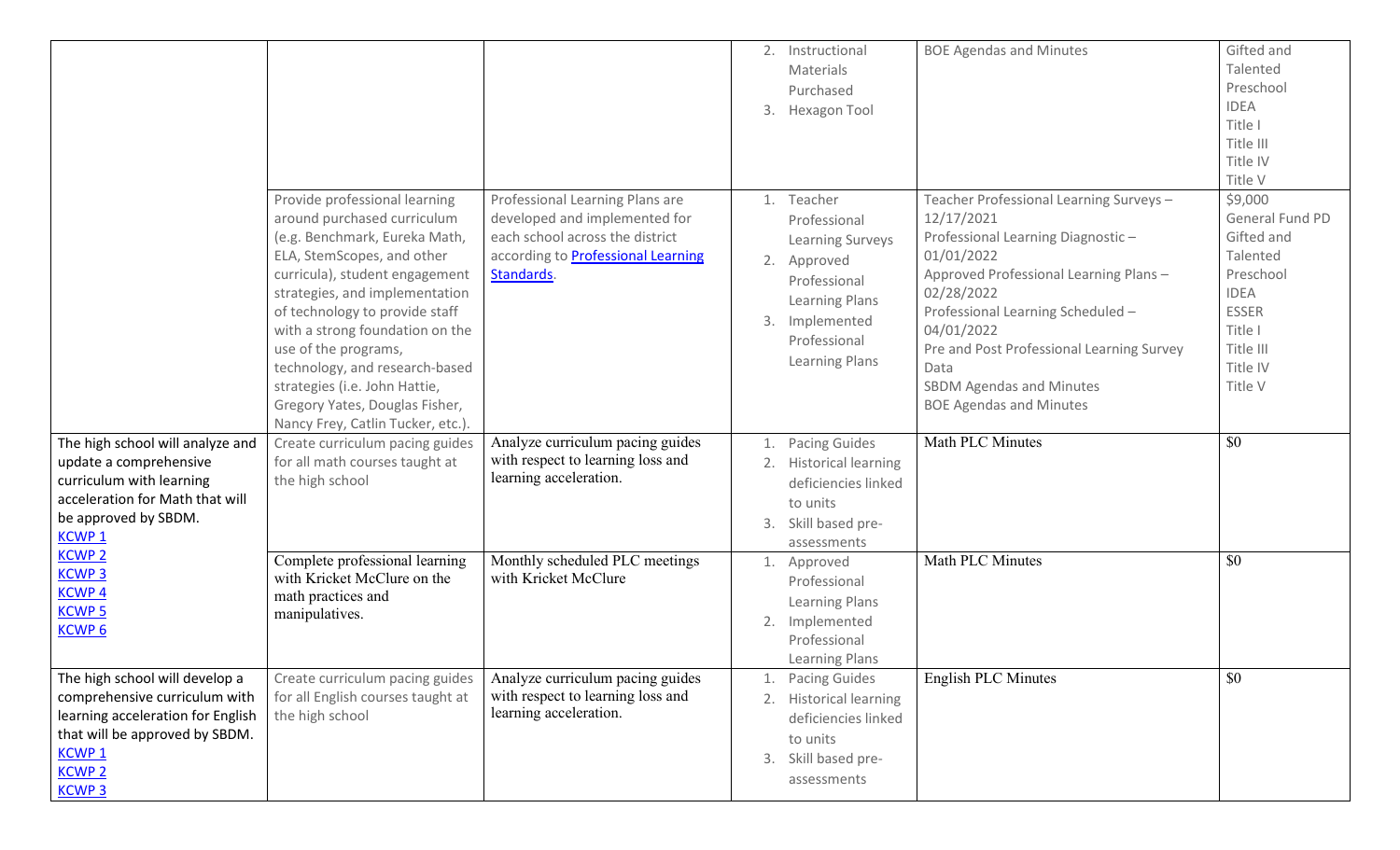| KCWP 4        | Complete professional learning | Meetings with OVEC CRSSA team | Approved           | English PLC Minutes | \$0 |
|---------------|--------------------------------|-------------------------------|--------------------|---------------------|-----|
| <b>KCWP 5</b> | with OVEC CRRSA team on        | (Lora and Lisa)               | Professional       |                     |     |
| KCWP 6        | learning acceleration.         |                               | Learning Plans     |                     |     |
|               |                                |                               | Implemented<br>. ے |                     |     |
|               |                                |                               | Professional       |                     |     |
|               |                                |                               | Learning Plans     |                     |     |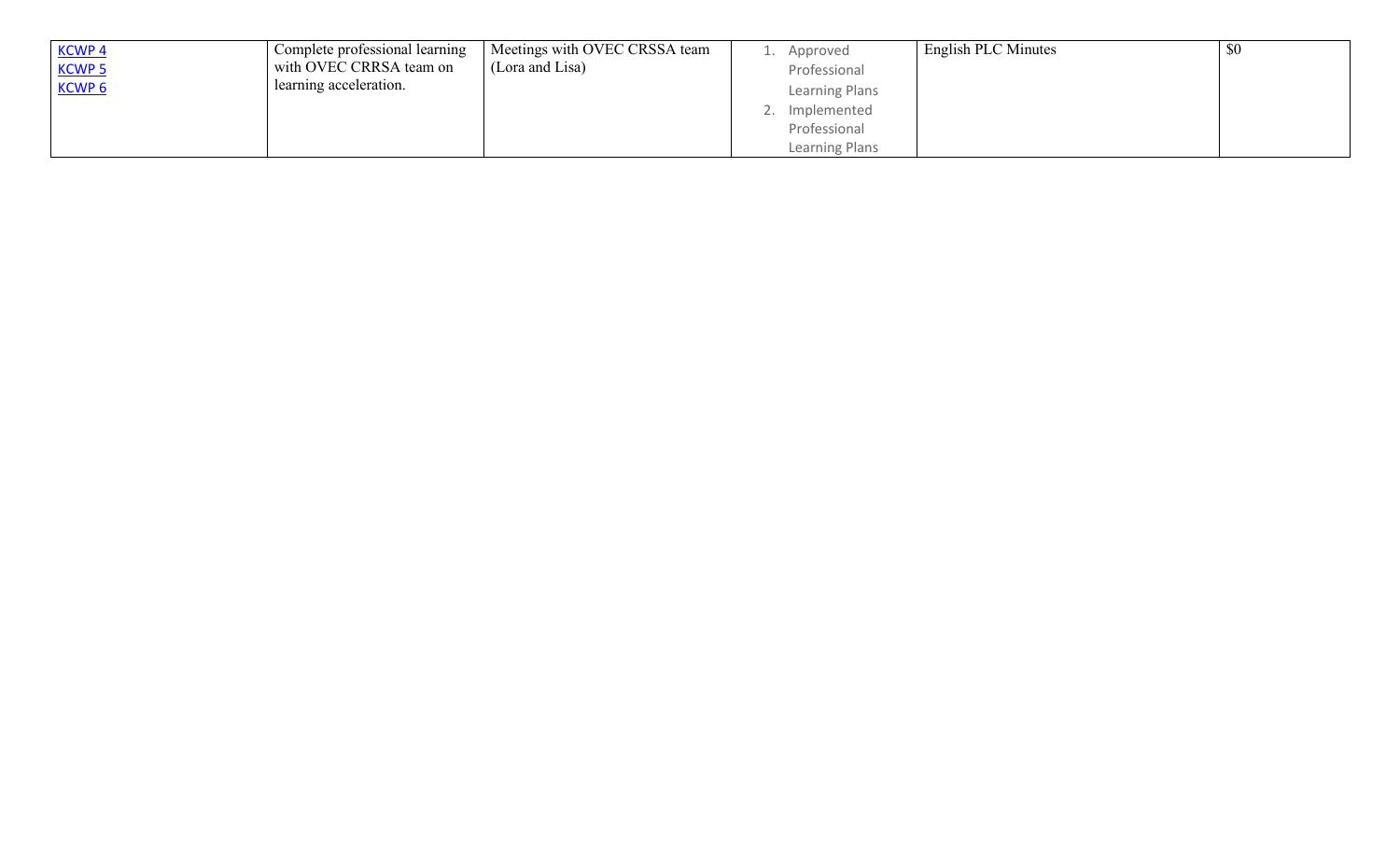### **2: Separate Academic Indicator**

Goal 2 (State your separate academic indicator goal.): By the end of the 2022- 2023 school year, 70% of students will be Proficient/Distinguished in Writing and Science as measured by the ACT assessments for Science and On-Demand assessment for Writing.

| <b>Objective</b>                                                                                                                                                                                                                                                          | <b>Strategy</b>                                                                                           | <b>Activities</b>                                                                                                                         | <b>Measure of Success</b>                                                                                                                                       | <b>Progress Monitoring</b>                                                                                                                                                                                                                                                                                 | <b>Funding</b>                                                            |
|---------------------------------------------------------------------------------------------------------------------------------------------------------------------------------------------------------------------------------------------------------------------------|-----------------------------------------------------------------------------------------------------------|-------------------------------------------------------------------------------------------------------------------------------------------|-----------------------------------------------------------------------------------------------------------------------------------------------------------------|------------------------------------------------------------------------------------------------------------------------------------------------------------------------------------------------------------------------------------------------------------------------------------------------------------|---------------------------------------------------------------------------|
| Teachers and students will<br>participate in a common<br>instructional framework that<br>focuses on core standards,<br>formative assessments, and<br>planning for student<br>engagement.<br><b>KCWP1</b><br><b>KCWP 2</b><br><b>KCWP3</b><br><b>KCWP4</b><br><b>KCWP5</b> | Provide common frameworks<br>for curriculum, instruction, and<br>assessment to ensure student<br>success. | Conduct ELEOT, and other instructional<br>walkthroughs, to measure student<br>engagement and instructional<br>pedagogy within classrooms. | 1. Administrative<br>Certification in<br><b>ELEOT</b><br>2. ELEOT<br>Walkthrough<br>Reports.<br>3. Curriculum<br>Checks<br>4. Other<br>Walkthrough<br>Reports   | Completed ELEOT Certifications - 01/03/2022<br>ELEOT Walkthrough Cycle 1-01/31/2022<br>ELEOT Walkthrough Cycle 2-04/15/2022<br>ELEOT Walkthrough Cycle 3 - 09/30/2022<br>Curriculum Checks - Monthly<br>Walkthrough Reports - Monthly<br><b>SBDM Agendas and Minutes</b><br><b>BOE Agendas and Minutes</b> | \$0<br>General Fund<br><b>ESSER</b>                                       |
| <b>KCWP6</b>                                                                                                                                                                                                                                                              |                                                                                                           | Teachers will use a common<br>instructional framework.                                                                                    | 1. Professional<br><b>Growth Plans</b><br>2. Professional<br>Development<br>Records of<br>Participation<br>3. Teacher<br>Reflections<br>4. TPGES<br>Evaluations | Professional Learning - 08/16/2022<br>Staff Professional Growth Plans - 09/30/2022<br>Teacher Reflections - 09/21/2022<br>TPGES Observations - 03/31/2023<br><b>SBDM Agendas and Minutes</b><br><b>BOE Agendas and Minutes</b>                                                                             | \$6,000<br>General Fund<br><b>ESSER</b><br>Title I<br>Title IV<br>Title V |
|                                                                                                                                                                                                                                                                           |                                                                                                           | Vertical content meetings will be<br>implemented across the district to<br>review the learning continuum in<br>reading and mathematics.   | 1. Vertical Meeting<br>Agendas<br>2. Highlighted<br><b>Standard Sets</b><br>with what was<br>taught in the<br>previous year.                                    | Districtwide Vertical Content Meetings -<br>06/01/2022 and 08/12/2022<br>Highlighted Content Standard Sets Given to<br>Next Grade Level-06/01/2022<br><b>SBDM Agendas and Minutes</b><br><b>BOE Agendas and Minutes</b>                                                                                    | \$2,000<br>General Fund<br><b>ESSER</b><br>Title I<br>Title IV<br>Title V |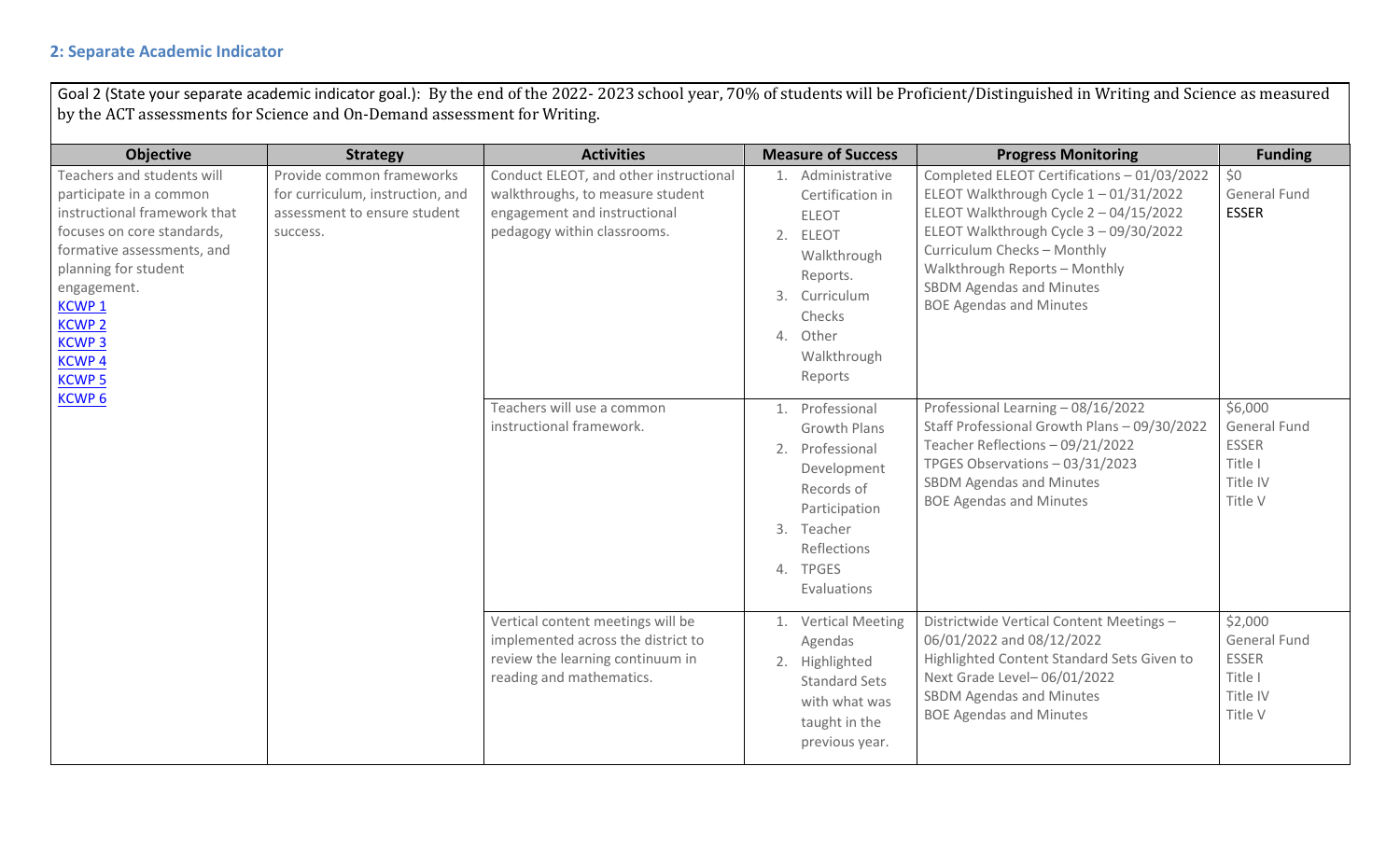| The high school will select or<br>develop comprehensive<br>curricula for Science, Social<br>Studies, Writing, and elective<br>courses. Curricula will be<br>researched, analyzed, and<br>approved by SBDM Councils.<br><b>KCWP1</b><br><b>KCWP 2</b><br><b>KCWP3</b><br><b>KCWP4</b><br><b>KCWP5</b> | Provide common frameworks<br>for curriculum, instruction, and<br>assessment to ensure student<br>success.                                                                                               | Conduct ELEOT, and other instructional<br>walkthroughs, to measure student<br>engagement and instructional<br>pedagogy within classrooms. | 1. Administrative<br>Certification in<br><b>ELEOT</b><br>2. ELEOT<br>Walkthrough<br>Reports.<br>3. Curriculum<br>Checks<br>4. Other<br>Walkthrough<br>Reports   | Completed ELEOT Certifications - 01/03/2022<br>ELEOT Walkthrough Cycle 1-01/31/2022<br>ELEOT Walkthrough Cycle 2 - 04/15/2022<br>ELEOT Walkthrough Cycle 3 - 09/30/2022<br>Curriculum Checks - Monthly<br>Walkthrough Reports - Monthly<br><b>SBDM Agendas and Minutes</b><br><b>BOE Agendas and Minutes</b> | \$0<br>General Fund<br><b>ESSER</b>                                                                                 |
|------------------------------------------------------------------------------------------------------------------------------------------------------------------------------------------------------------------------------------------------------------------------------------------------------|---------------------------------------------------------------------------------------------------------------------------------------------------------------------------------------------------------|-------------------------------------------------------------------------------------------------------------------------------------------|-----------------------------------------------------------------------------------------------------------------------------------------------------------------|--------------------------------------------------------------------------------------------------------------------------------------------------------------------------------------------------------------------------------------------------------------------------------------------------------------|---------------------------------------------------------------------------------------------------------------------|
| <b>KCWP6</b>                                                                                                                                                                                                                                                                                         |                                                                                                                                                                                                         | Teachers will use a common<br>instructional framework.                                                                                    | 1. Professional<br><b>Growth Plans</b><br>2. Professional<br>Development<br>Records of<br>Participation<br>3. Teacher<br>Reflections<br>4. TPGES<br>Evaluations | Professional Learning - 08/16/2022<br>Staff Professional Growth Plans - 09/30/2022<br>Teacher Reflections - 09/21/2022<br>TPGES Observations - 03/31/2023<br><b>SBDM Agendas and Minutes</b><br><b>BOE Agendas and Minutes</b>                                                                               | \$6,000<br><b>General Fund</b><br><b>ESSER</b><br>Title I<br>Title IV<br>Title V                                    |
|                                                                                                                                                                                                                                                                                                      |                                                                                                                                                                                                         | Vertical content meetings will be<br>implemented across the district to<br>review the learning continuum in<br>reading and mathematics.   | 1. Vertical Meeting<br>Agendas<br>2. Highlighted<br><b>Standard Sets</b><br>with what was<br>taught in the<br>previous year.                                    | Districtwide Vertical Content Meetings -<br>06/01/2022 and 08/12/2022<br>Highlighted Content Standard Sets Given to<br>Next Grade Level-06/01/2022<br><b>SBDM Agendas and Minutes</b><br><b>BOE Agendas and Minutes</b>                                                                                      | \$2,000<br>General Fund<br><b>ESSER</b><br>Title I<br>Title IV<br>Title V                                           |
| Implement personalized<br>learning strategies and<br>opportunities (differentiation)<br>to increase student<br>engagement.<br><b>KCWP1</b><br><b>KCWP2</b><br><b>KCWP3</b><br><b>KCWP4</b>                                                                                                           | Create flexible, personalized<br>learning opportunities for all<br>students using research-based<br>strategies (i.e. John Hattie,<br>Gregory Yates, Douglas Fisher,<br>Nancy Frey, Catlin Tucker, etc.) | Develop and implement common<br>examples of personalized learning.                                                                        | 1. Common<br>Personalized<br>Learning<br>Examples                                                                                                               | Develop Personalized Learning Examples -<br>06/01/2022<br>Implement Personalized Learning Examples -<br>12/30/2022<br>SBDM Agendas and Minutes<br><b>BOE Agendas and Minutes</b><br>Walkthroughs<br><b>Lesson Plans</b>                                                                                      | \$500<br>General Fund<br>Gifted and<br>Talented<br>Preschool<br><b>IDEA</b><br><b>ESSER</b><br>Title I<br>Title III |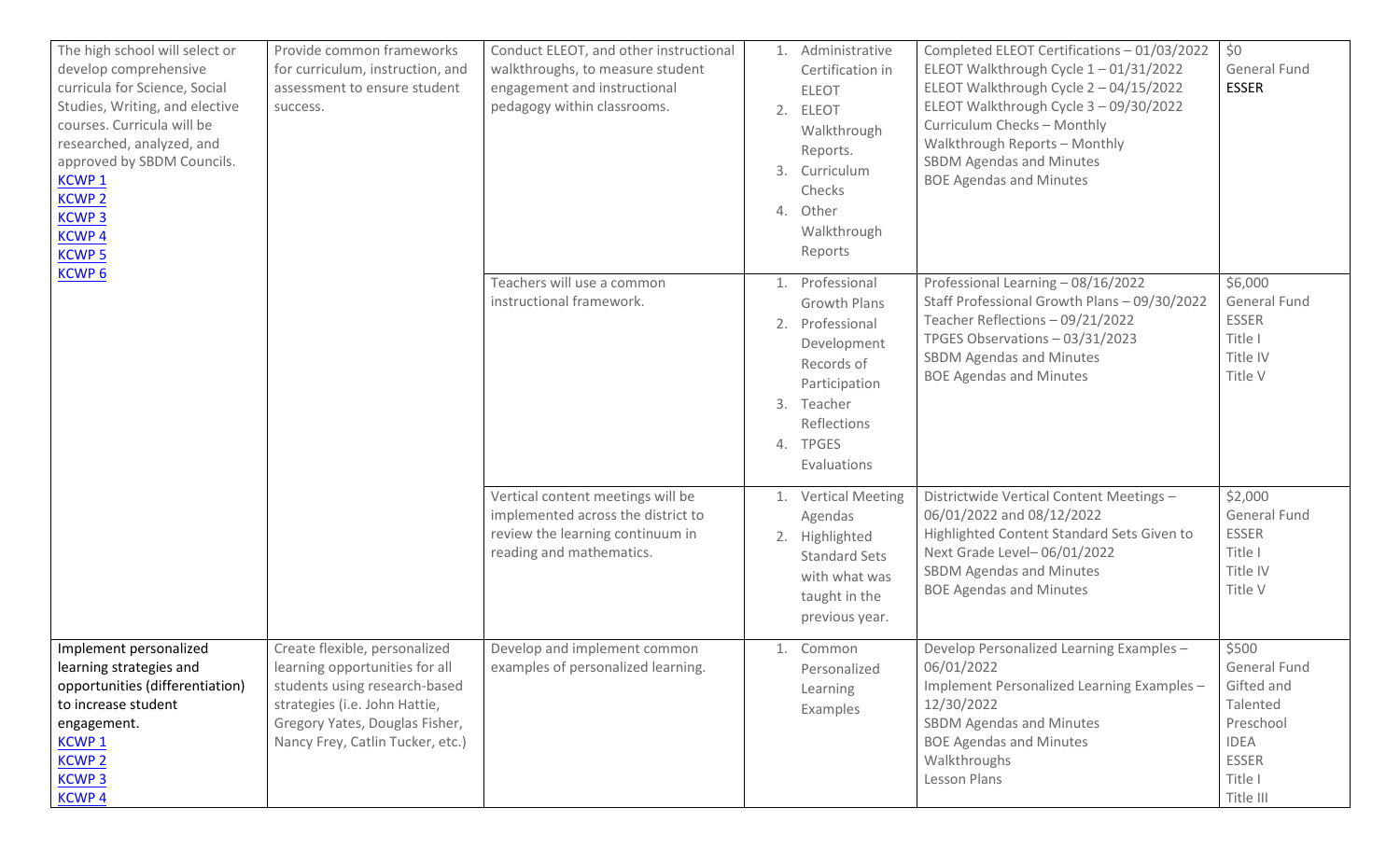| <b>KCWP5</b><br><b>KCWP6</b>                                 |                                                                                                                                                                                                                                                                                                                                                                                                                                        |                                                                                                                                                             |                                                                                                                                                                   |                                                                                                                                                                                                                                                                                                                                              | Title IV<br>Title V                                                                                                                                                             |
|--------------------------------------------------------------|----------------------------------------------------------------------------------------------------------------------------------------------------------------------------------------------------------------------------------------------------------------------------------------------------------------------------------------------------------------------------------------------------------------------------------------|-------------------------------------------------------------------------------------------------------------------------------------------------------------|-------------------------------------------------------------------------------------------------------------------------------------------------------------------|----------------------------------------------------------------------------------------------------------------------------------------------------------------------------------------------------------------------------------------------------------------------------------------------------------------------------------------------|---------------------------------------------------------------------------------------------------------------------------------------------------------------------------------|
|                                                              | Invest in curriculum materials<br>and other instructional tools to<br>meet the personalized learning<br>needs of students.                                                                                                                                                                                                                                                                                                             | Purchase curriculum and instructional<br>materials for personalized learning.                                                                               | 1. Curriculum<br>Purchased<br>2. Instructional<br>Materials<br>Purchased<br>3. Hexagon Tool                                                                       | Curriculum Purchased - 03/31/2022<br>Instructional Materials Purchased -<br>03/31/2022<br><b>SBDM Agendas and Minutes</b><br><b>BOE Agendas and Minutes</b>                                                                                                                                                                                  | \$300,000<br><b>General Fund</b><br><b>CARES Act Funds</b><br><b>ESSER</b><br>Gifted and<br>Talented<br>Preschool<br><b>IDEA</b><br>Title I<br>Title III<br>Title IV<br>Title V |
|                                                              | Provide professional learning<br>around purchased curriculum<br>(e.g. Benchmark, Eureka Math,<br>ELA, StemScopes, and other<br>curricula), student engagement<br>strategies, and implementation<br>of technology to provide staff<br>with a strong foundation on the<br>use of the programs,<br>technology, and research-based<br>strategies (i.e. John Hattie,<br>Gregory Yates, Douglas Fisher,<br>Nancy Frey, Catlin Tucker, etc.). | Professional Learning Plans are<br>developed and implemented for each<br>school across the district according to<br><b>Professional Learning Standards.</b> | 1. Teacher<br>Professional<br>Learning Surveys<br>2. Approved<br>Professional<br><b>Learning Plans</b><br>3. Implemented<br>Professional<br><b>Learning Plans</b> | Teacher Professional Learning Surveys-<br>12/17/2021<br>Professional Learning Diagnostic-<br>01/01/2022<br>Approved Professional Learning Plans -<br>02/28/2022<br>Professional Learning Scheduled -<br>04/01/2022<br>Pre and Post Professional Learning Survey<br>Data<br><b>SBDM Agendas and Minutes</b><br><b>BOE Agendas and Minutes</b> | \$9,000<br>General Fund PD<br>Gifted and<br>Talented<br>Preschool<br><b>IDEA</b><br><b>ESSER</b><br>Title I<br>Title III<br>Title IV<br>Title V                                 |
| Develop and implement a<br>school-wide reading program       | SBDM will review and select a<br>research-based reading program                                                                                                                                                                                                                                                                                                                                                                        | The English PLC will research options<br>of a research-based reading program                                                                                | 1. Achievement of<br>performance goal on                                                                                                                          | ACT Assessment in the Spring                                                                                                                                                                                                                                                                                                                 | \$0                                                                                                                                                                             |
| <b>KCWP1</b><br><b>KCWP2</b>                                 | to implement for students that<br>are close to proficiency.                                                                                                                                                                                                                                                                                                                                                                            | and run those programs through the<br>Hexagon tool                                                                                                          | <b>English and Reading</b><br>portions of the ACT                                                                                                                 |                                                                                                                                                                                                                                                                                                                                              |                                                                                                                                                                                 |
| <b>KCWP3</b><br><b>KCWP4</b><br><b>KCWP5</b><br><b>KCWP6</b> |                                                                                                                                                                                                                                                                                                                                                                                                                                        | Identification of "bubble" student<br>groups that are candidates for moving<br>up at least one performance level<br>specifically to proficient.             | 1. List creation in PLC's.                                                                                                                                        | English PLC Minutes                                                                                                                                                                                                                                                                                                                          | \$0                                                                                                                                                                             |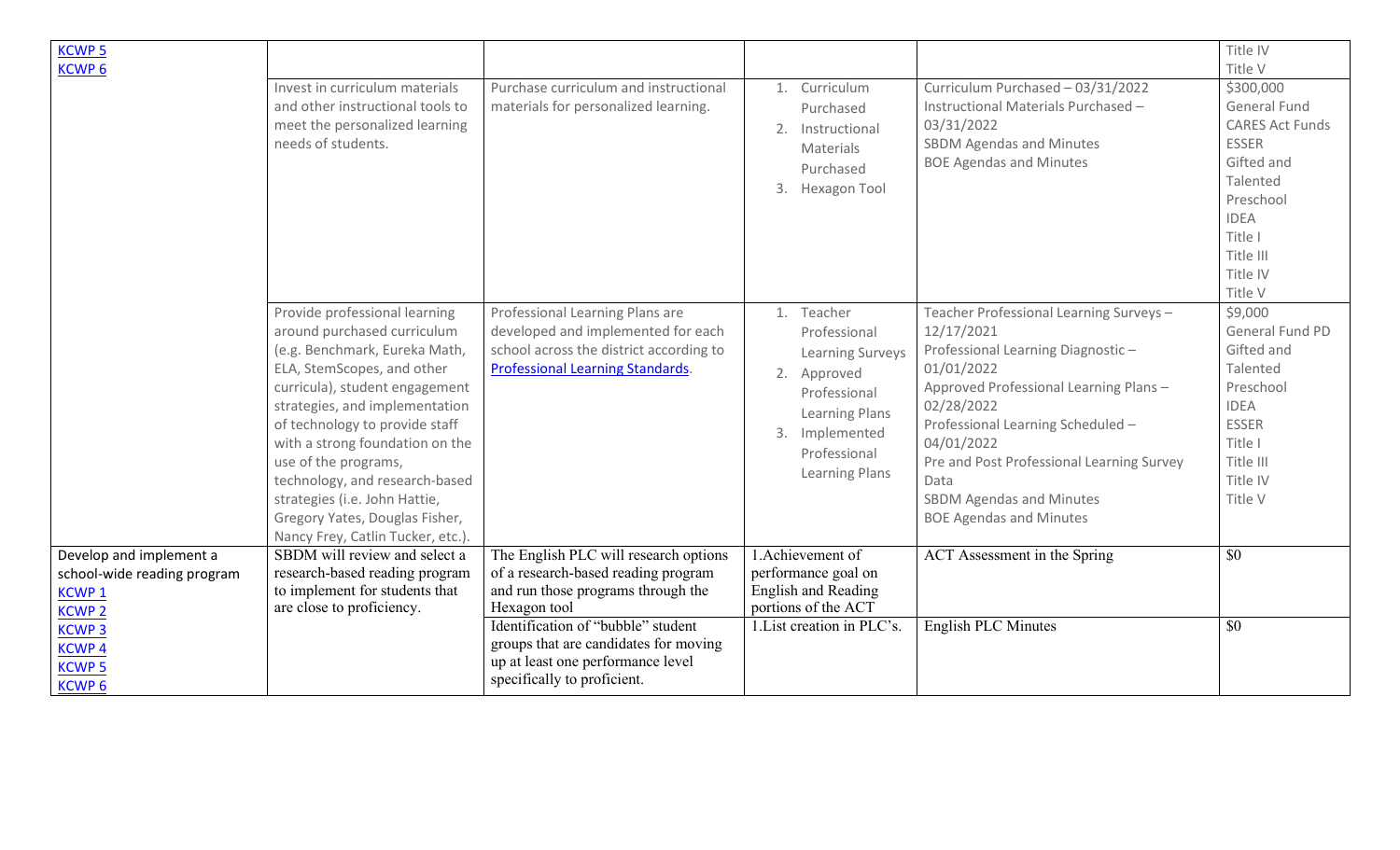### **3: Growth**

| Goal 3 (State your growth goal.): Not applicable to the high school level. |                 |                   |                           |                            |                |  |  |
|----------------------------------------------------------------------------|-----------------|-------------------|---------------------------|----------------------------|----------------|--|--|
| Objective                                                                  | <b>Strategy</b> | <b>Activities</b> | <b>Measure of Success</b> | <b>Progress Monitoring</b> | <b>Funding</b> |  |  |
|                                                                            |                 |                   |                           |                            |                |  |  |
|                                                                            |                 |                   |                           |                            |                |  |  |
|                                                                            |                 |                   | و بال                     |                            |                |  |  |
|                                                                            |                 |                   |                           |                            |                |  |  |
|                                                                            |                 |                   | <b>L.</b>                 |                            |                |  |  |
|                                                                            |                 |                   |                           |                            |                |  |  |
|                                                                            |                 |                   | ᆂ.                        |                            |                |  |  |
|                                                                            |                 |                   | ᆂ.                        |                            |                |  |  |
|                                                                            |                 |                   |                           |                            |                |  |  |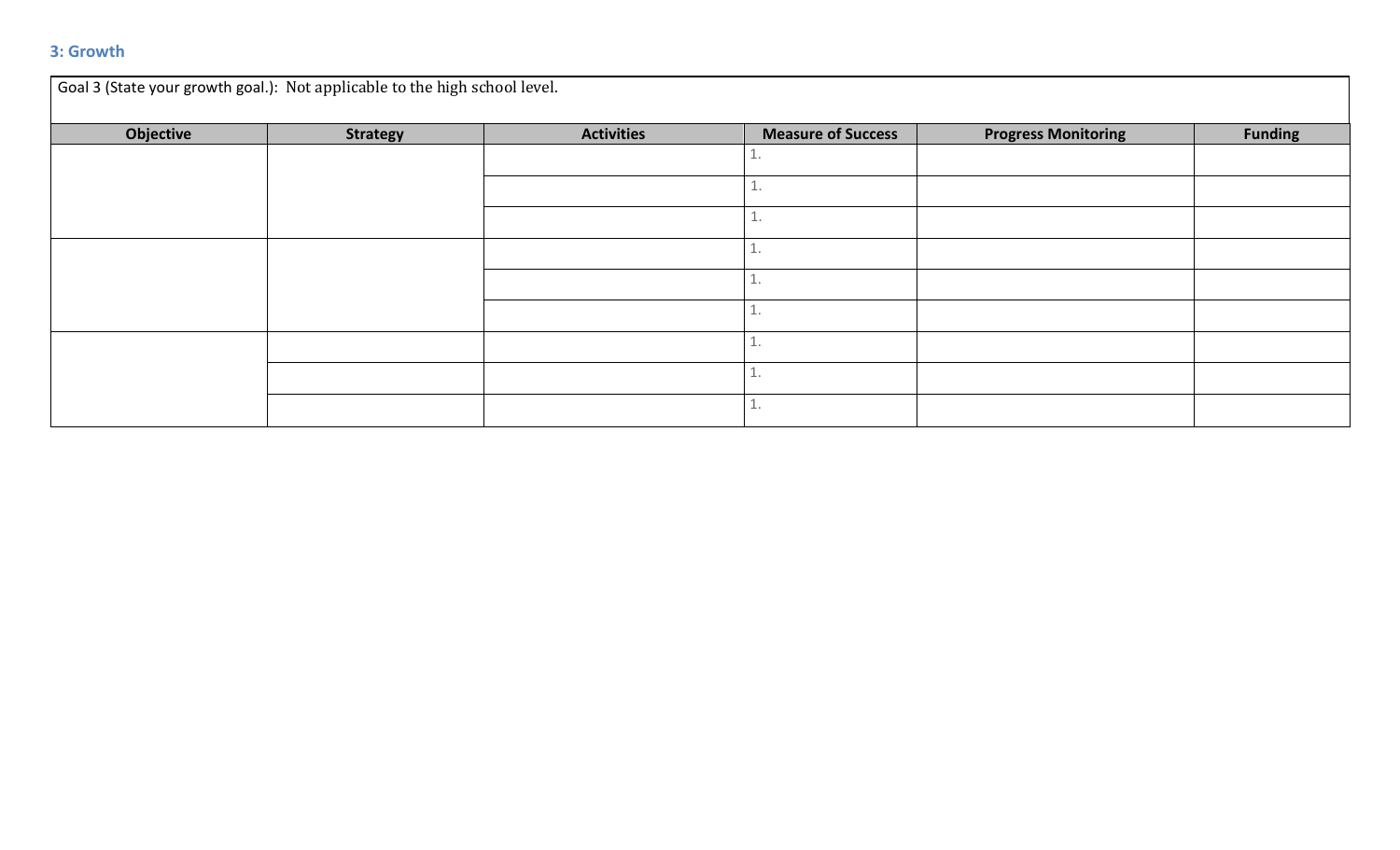### **4: Achievement Gap**

Goal 4 (State your achievement gap goal.): By the end of the 2022-2023 school year, we will reduce the percentage of students scoring novice by 30% in Reading/Math in the following subgroups: Economically Disadvantaged and Students with Disabilities.

| <b>Objective</b>                                                                                                                                                                                                                                                          | <b>Strategy</b>                                                                                           | <b>Activities</b>                                                                                                                         | <b>Measure of Success</b>                                                                                                                                       | <b>Progress Monitoring</b>                                                                                                                                                                                                                                                                                      | <b>Funding</b>                                                            |
|---------------------------------------------------------------------------------------------------------------------------------------------------------------------------------------------------------------------------------------------------------------------------|-----------------------------------------------------------------------------------------------------------|-------------------------------------------------------------------------------------------------------------------------------------------|-----------------------------------------------------------------------------------------------------------------------------------------------------------------|-----------------------------------------------------------------------------------------------------------------------------------------------------------------------------------------------------------------------------------------------------------------------------------------------------------------|---------------------------------------------------------------------------|
| Teachers and students will<br>participate in a common<br>instructional framework that<br>focuses on core standards,<br>formative assessments, and<br>planning for student<br>engagement.<br><b>KCWP1</b><br><b>KCWP 2</b><br><b>KCWP3</b><br><b>KCWP4</b><br><b>KCWP5</b> | Provide common frameworks<br>for curriculum, instruction, and<br>assessment to ensure student<br>success. | Conduct ELEOT, and other instructional<br>walkthroughs, to measure student<br>engagement and instructional<br>pedagogy within classrooms. | 1. Administrative<br>Certification in<br><b>ELEOT</b><br>2. ELEOT<br>Walkthrough<br>Reports.<br>3. Curriculum<br>Checks<br>4. Other<br>Walkthrough<br>Reports   | Completed ELEOT Certifications -<br>01/03/2022<br>ELEOT Walkthrough Cycle 1-01/31/2022<br>ELEOT Walkthrough Cycle 2 - 04/15/2022<br>ELEOT Walkthrough Cycle 3 - 09/30/2022<br>Curriculum Checks - Monthly<br>Walkthrough Reports - Monthly<br><b>SBDM Agendas and Minutes</b><br><b>BOE Agendas and Minutes</b> | \$0<br><b>General Fund</b><br><b>ESSER</b>                                |
| <b>KCWP6</b>                                                                                                                                                                                                                                                              |                                                                                                           | Teachers will use a common<br>instructional framework.                                                                                    | 1. Professional<br><b>Growth Plans</b><br>2. Professional<br>Development<br>Records of<br>Participation<br>3. Teacher<br>Reflections<br>4. TPGES<br>Evaluations | Professional Learning - 08/16/2022<br>Staff Professional Growth Plans -<br>09/30/2022<br>Teacher Reflections - 09/21/2022<br>TPGES Observations - 03/31/2023<br><b>SBDM Agendas and Minutes</b><br><b>BOE Agendas and Minutes</b>                                                                               | \$6,000<br>General Fund<br><b>ESSER</b><br>Title I<br>Title IV<br>Title V |
|                                                                                                                                                                                                                                                                           |                                                                                                           | Vertical content meetings will be<br>implemented across the district to<br>review the learning continuum in<br>reading and mathematics.   | 1. Vertical Meeting<br>Agendas<br>2. Highlighted<br><b>Standard Sets</b><br>with what was<br>taught in the<br>previous year.                                    | Districtwide Vertical Content Meetings -<br>06/01/2022 and 08/12/2022<br>Highlighted Content Standard Sets Given<br>to Next Grade Level-06/01/2022<br><b>SBDM Agendas and Minutes</b><br><b>BOE Agendas and Minutes</b>                                                                                         | \$2,000<br>General Fund<br><b>ESSER</b><br>Title I<br>Title IV<br>Title V |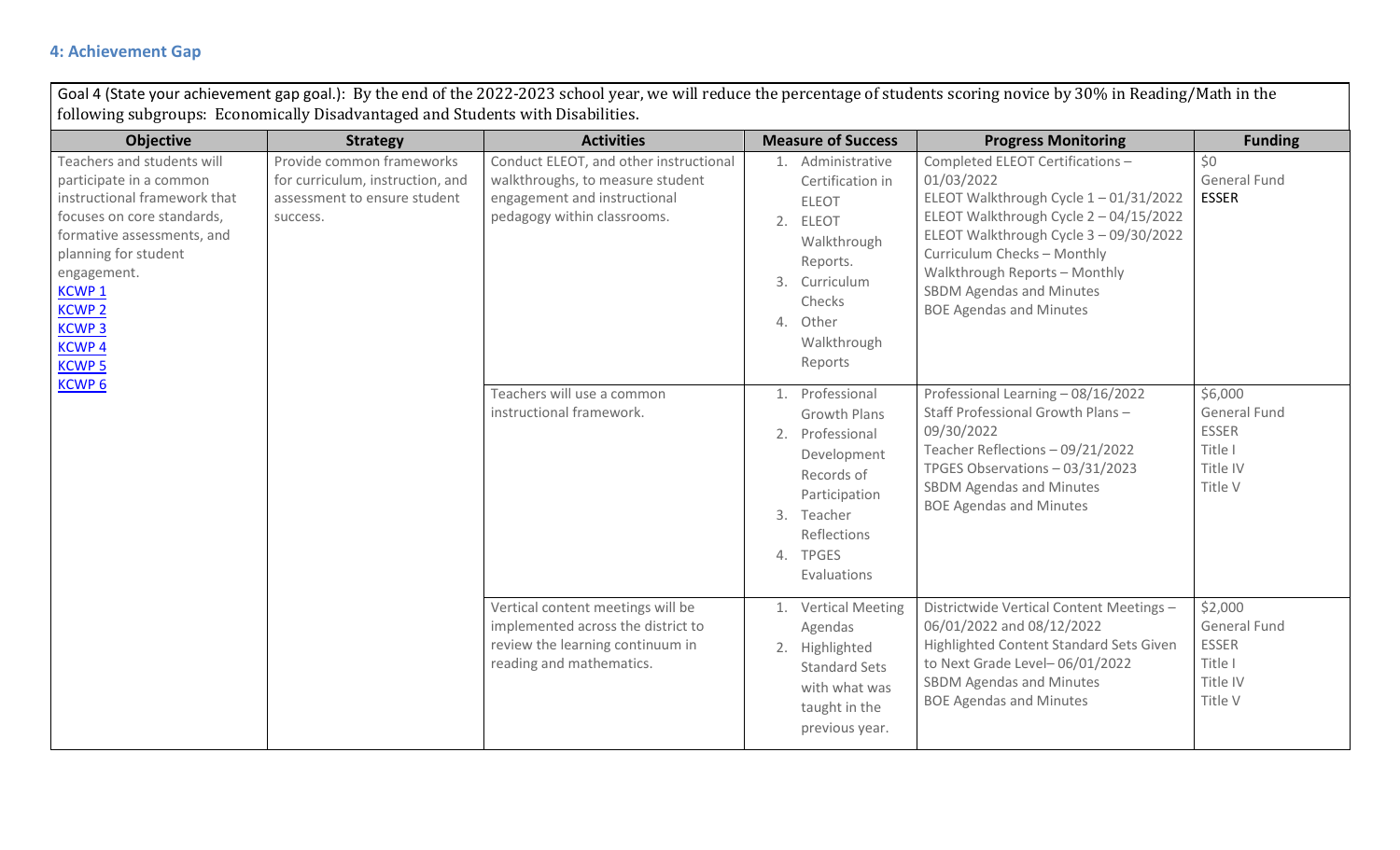| The high school will select or<br>develop comprehensive<br>curricula for Science, Social<br>Studies, Writing, and elective<br>success.<br>courses. Curricula will be<br>researched, analyzed, and<br>approved by SBDM Councils.<br><b>KCWP1</b><br><b>KCWP 2</b><br><b>KCWP3</b><br><b>KCWP4</b><br><b>KCWP5</b> | Provide common frameworks<br>for curriculum, instruction, and<br>assessment to ensure student                                                                                                           | Conduct ELEOT, and other instructional<br>walkthroughs, to measure student<br>engagement and instructional<br>pedagogy within classrooms. | 1. Administrative<br>Certification in<br><b>ELEOT</b><br>2. ELEOT<br>Walkthrough<br>Reports.<br>3. Curriculum<br>Checks<br>4. Other<br>Walkthrough<br>Reports   | Completed ELEOT Certifications -<br>01/03/2022<br>ELEOT Walkthrough Cycle 1-01/31/2022<br>ELEOT Walkthrough Cycle 2 - 04/15/2022<br>ELEOT Walkthrough Cycle 3 - 09/30/2022<br>Curriculum Checks - Monthly<br>Walkthrough Reports - Monthly<br><b>SBDM Agendas and Minutes</b><br><b>BOE Agendas and Minutes</b> | \$0<br>General Fund<br><b>ESSER</b>                                                                                                 |
|------------------------------------------------------------------------------------------------------------------------------------------------------------------------------------------------------------------------------------------------------------------------------------------------------------------|---------------------------------------------------------------------------------------------------------------------------------------------------------------------------------------------------------|-------------------------------------------------------------------------------------------------------------------------------------------|-----------------------------------------------------------------------------------------------------------------------------------------------------------------|-----------------------------------------------------------------------------------------------------------------------------------------------------------------------------------------------------------------------------------------------------------------------------------------------------------------|-------------------------------------------------------------------------------------------------------------------------------------|
| <b>KCWP6</b>                                                                                                                                                                                                                                                                                                     |                                                                                                                                                                                                         | Teachers will use a common<br>instructional framework.                                                                                    | 1. Professional<br><b>Growth Plans</b><br>2. Professional<br>Development<br>Records of<br>Participation<br>3. Teacher<br>Reflections<br>4. TPGES<br>Evaluations | Professional Learning - 08/16/2022<br>Staff Professional Growth Plans-<br>09/30/2022<br>Teacher Reflections - 09/21/2022<br>TPGES Observations - 03/31/2023<br><b>SBDM Agendas and Minutes</b><br><b>BOE Agendas and Minutes</b>                                                                                | \$6,000<br><b>General Fund</b><br><b>ESSER</b><br>Title I<br>Title IV<br>Title V                                                    |
|                                                                                                                                                                                                                                                                                                                  |                                                                                                                                                                                                         | Vertical content meetings will be<br>implemented across the district to<br>review the learning continuum in<br>reading and mathematics.   | 1. Vertical Meeting<br>Agendas<br>2. Highlighted<br><b>Standard Sets</b><br>with what was<br>taught in the<br>previous year.                                    | Districtwide Vertical Content Meetings -<br>06/01/2022 and 08/12/2022<br>Highlighted Content Standard Sets Given<br>to Next Grade Level-06/01/2022<br><b>SBDM Agendas and Minutes</b><br><b>BOE Agendas and Minutes</b>                                                                                         | \$2,000<br>General Fund<br><b>ESSER</b><br>Title I<br>Title IV<br>Title V                                                           |
| Implement personalized<br>learning strategies and<br>opportunities (differentiation)<br>to increase student<br>engagement.<br><b>KCWP1</b><br><b>KCWP 2</b><br><b>KCWP3</b><br><b>KCWP4</b>                                                                                                                      | Create flexible, personalized<br>learning opportunities for all<br>students using research-based<br>strategies (i.e. John Hattie,<br>Gregory Yates, Douglas Fisher,<br>Nancy Frey, Catlin Tucker, etc.) | Develop and implement common<br>examples of personalized learning.                                                                        | 1. Common<br>Personalized<br>Learning<br>Examples                                                                                                               | Develop Personalized Learning Examples<br>$-06/01/2022$<br><b>Implement Personalized Learning</b><br>Examples $-12/30/2022$<br>SBDM Agendas and Minutes<br><b>BOE Agendas and Minutes</b><br>Walkthroughs<br>Lesson Plans                                                                                       | \$500<br>General Fund<br><b>Gifted and Talented</b><br>Preschool<br><b>IDEA</b><br><b>ESSER</b><br>Title I<br>Title III<br>Title IV |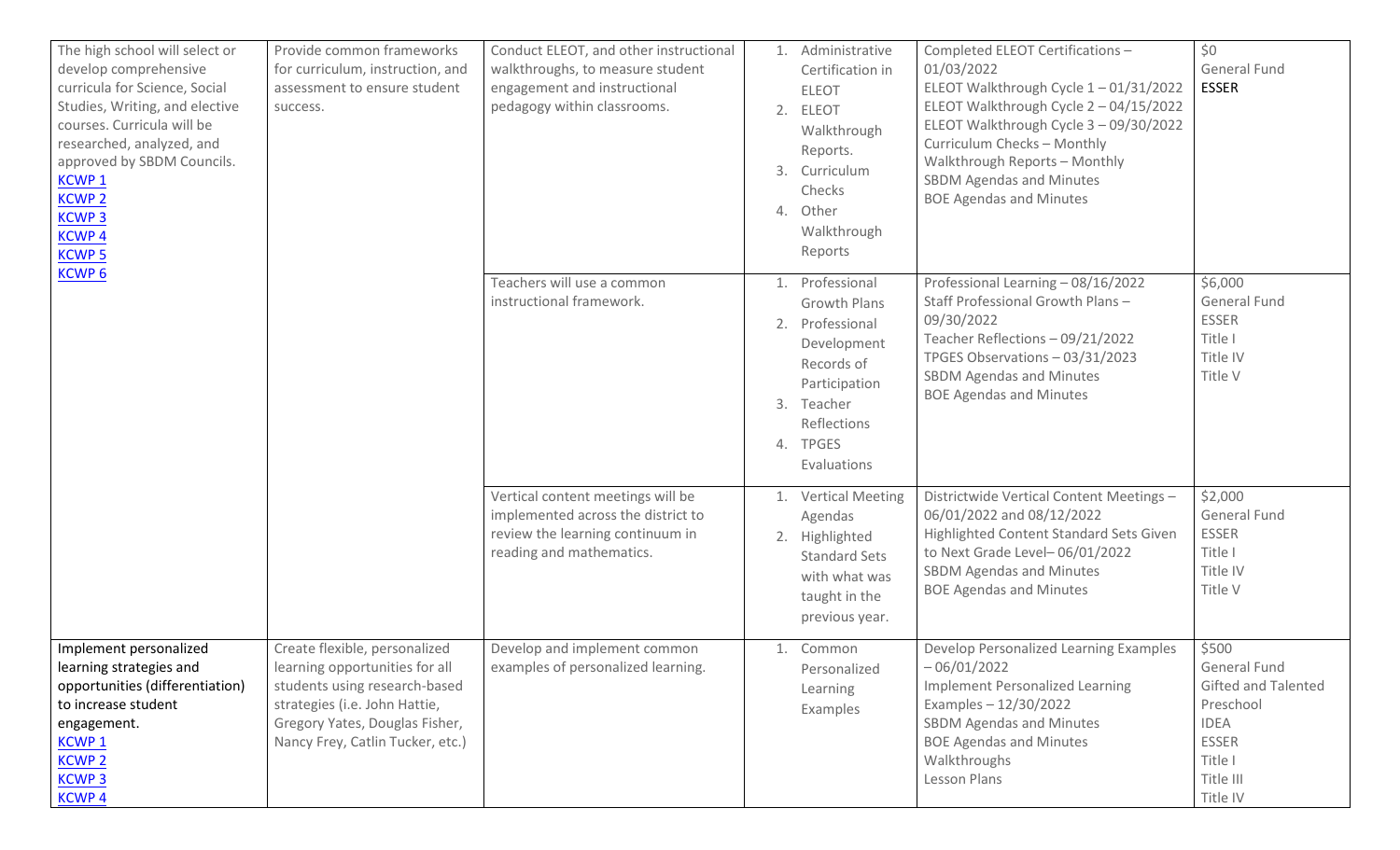| <b>KCWP5</b>                                                                                                 |                                                                                                                                                                                                                                                                                                                                                                                                                                       |                                                                                                                                                                                                                      |                                                                                                                                                            |                                                                                                                                                                                                                                                                                                                                              | Title V                                                                                                                                                                      |
|--------------------------------------------------------------------------------------------------------------|---------------------------------------------------------------------------------------------------------------------------------------------------------------------------------------------------------------------------------------------------------------------------------------------------------------------------------------------------------------------------------------------------------------------------------------|----------------------------------------------------------------------------------------------------------------------------------------------------------------------------------------------------------------------|------------------------------------------------------------------------------------------------------------------------------------------------------------|----------------------------------------------------------------------------------------------------------------------------------------------------------------------------------------------------------------------------------------------------------------------------------------------------------------------------------------------|------------------------------------------------------------------------------------------------------------------------------------------------------------------------------|
| <b>KCWP6</b>                                                                                                 | Invest in curriculum materials<br>and other instructional tools to<br>meet the personalized learning<br>needs of students.                                                                                                                                                                                                                                                                                                            | Purchase curriculum and instructional<br>materials for personalized learning.                                                                                                                                        | 1. Curriculum<br>Purchased<br>2. Instructional<br>Materials<br>Purchased<br>3. Hexagon Tool                                                                | Curriculum Purchased - 03/31/2022<br>Instructional Materials Purchased -<br>03/31/2022<br><b>SBDM Agendas and Minutes</b><br><b>BOE Agendas and Minutes</b>                                                                                                                                                                                  | \$300,000<br><b>General Fund</b><br><b>CARES Act Funds</b><br><b>ESSER</b><br>Gifted and Talented<br>Preschool<br><b>IDEA</b><br>Title I<br>Title III<br>Title IV<br>Title V |
|                                                                                                              | Provide professional learning<br>around purchased curriculum<br>(e.g. Benchmark, Eureka Math,<br>ELA, StemScopes, and other<br>curricula), student engagement<br>strategies, and implementation<br>of technology to provide staff<br>with a strong foundation on the<br>use of the programs,<br>technology, and research-based<br>strategies (i.e. John Hattie,<br>Gregory Yates, Douglas Fisher,<br>Nancy Frey, Catlin Tucker, etc.) | Professional Learning Plans are<br>developed and implemented for each<br>school across the district according to<br><b>Professional Learning Standards.</b>                                                          | 1. Teacher<br>Professional<br><b>Learning Surveys</b><br>2. Approved<br>Professional<br>Learning Plans<br>3. Implemented<br>Professional<br>Learning Plans | Teacher Professional Learning Surveys-<br>12/17/2021<br>Professional Learning Diagnostic-<br>01/01/2022<br>Approved Professional Learning Plans -<br>02/28/2022<br>Professional Learning Scheduled -<br>04/01/2022<br>Pre and Post Professional Learning Survey<br>Data<br><b>SBDM Agendas and Minutes</b><br><b>BOE Agendas and Minutes</b> | \$9,000<br>General Fund PD<br><b>Gifted and Talented</b><br>Preschool<br><b>IDEA</b><br><b>ESSER</b><br>Title I<br>Title III<br>Title IV<br>Title V                          |
| Develop a partnership with<br>comparable schools to discuss<br>similarities and differences.<br><b>KCWP1</b> | Visit or Google meet<br>demographically comparable<br>schools that are performing at a<br>higher level to evaluate what we                                                                                                                                                                                                                                                                                                            | Identify 2-3 comparable schools (size,<br>F/R lunch rate, ethnic breakdown) that<br>have higher student performance on the<br>ACT in our gap groups.                                                                 | 1. List of comparable<br>schools                                                                                                                           | Special Education Team meeting minutes                                                                                                                                                                                                                                                                                                       | \$0                                                                                                                                                                          |
| <b>KCWP2</b><br><b>KCWP3</b><br><b>KCWP4</b><br><b>KCWP5</b><br><b>KCWP6</b>                                 | might do differently.                                                                                                                                                                                                                                                                                                                                                                                                                 | Arrange for the Special Education team<br>from OCHS to visit or Google Meet<br>with target schools, interview staff and<br>administration and identify strategies<br>that we might adopt to improve our<br>practice. | <b>L</b> . Arrange for team visits<br>during January 2021 if<br>possible.                                                                                  | Special Education team will report back to<br>Leadership and Efficiency Committee<br>Results will be shared with SBDM                                                                                                                                                                                                                        | General Fund PD                                                                                                                                                              |
| Develop and implement a<br>school-wide reading program<br><b>KCWP1</b><br><b>KCWP 2</b>                      | SBDM will review and select a<br>research-based reading program<br>to implement for students that<br>are close to proficiency.                                                                                                                                                                                                                                                                                                        | The English PLC will research options<br>of a research-based reading program<br>and run those programs through the<br>Hexagon tool                                                                                   | 1. Achievement of<br>performance goal on<br>English and Reading<br>portions of the ACT                                                                     | ACT Assessment in the Spring                                                                                                                                                                                                                                                                                                                 | \$0                                                                                                                                                                          |
| <b>KCWP3</b>                                                                                                 |                                                                                                                                                                                                                                                                                                                                                                                                                                       | Identification of "bubble" student<br>groups that are candidates for moving                                                                                                                                          | 1. List creation in PLC's.                                                                                                                                 | English PLC Minutes                                                                                                                                                                                                                                                                                                                          | \$0                                                                                                                                                                          |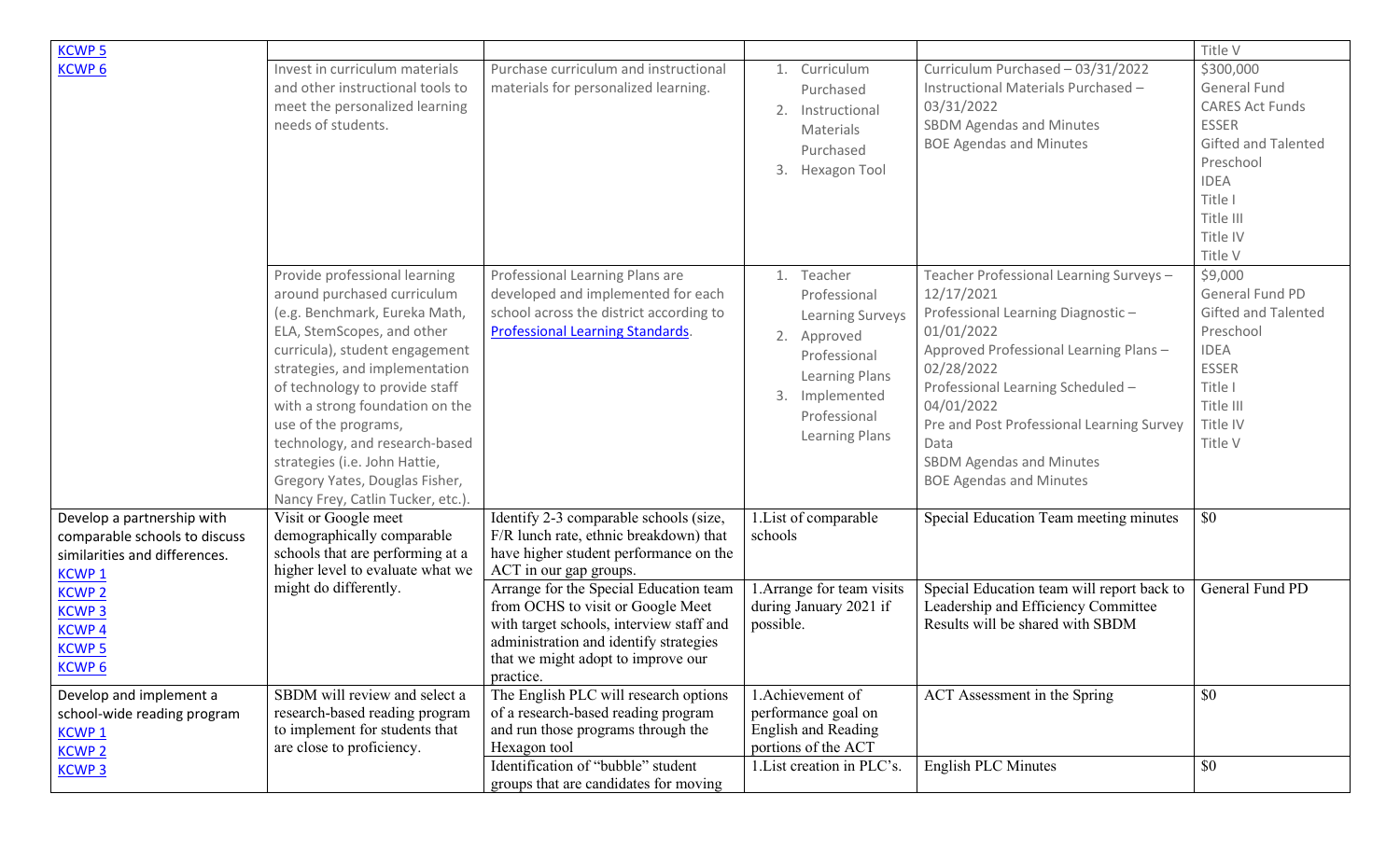| <b>KCWP4</b><br><b>KCWP5</b> | up at least one performance level<br>specifically to proficient.                                                                                                                |                                                                                     |                                                         |  |
|------------------------------|---------------------------------------------------------------------------------------------------------------------------------------------------------------------------------|-------------------------------------------------------------------------------------|---------------------------------------------------------|--|
| KCWP <sub>6</sub>            | The Special Education department will<br>utilize the research-based reading<br>program in their study skills classes to<br>track students progress towards novice<br>reduction. | Achievement of<br>performance goal on<br>English and Reading<br>portions of the ACT | <b>CERT</b> assessments<br>ACT Assessment in the Spring |  |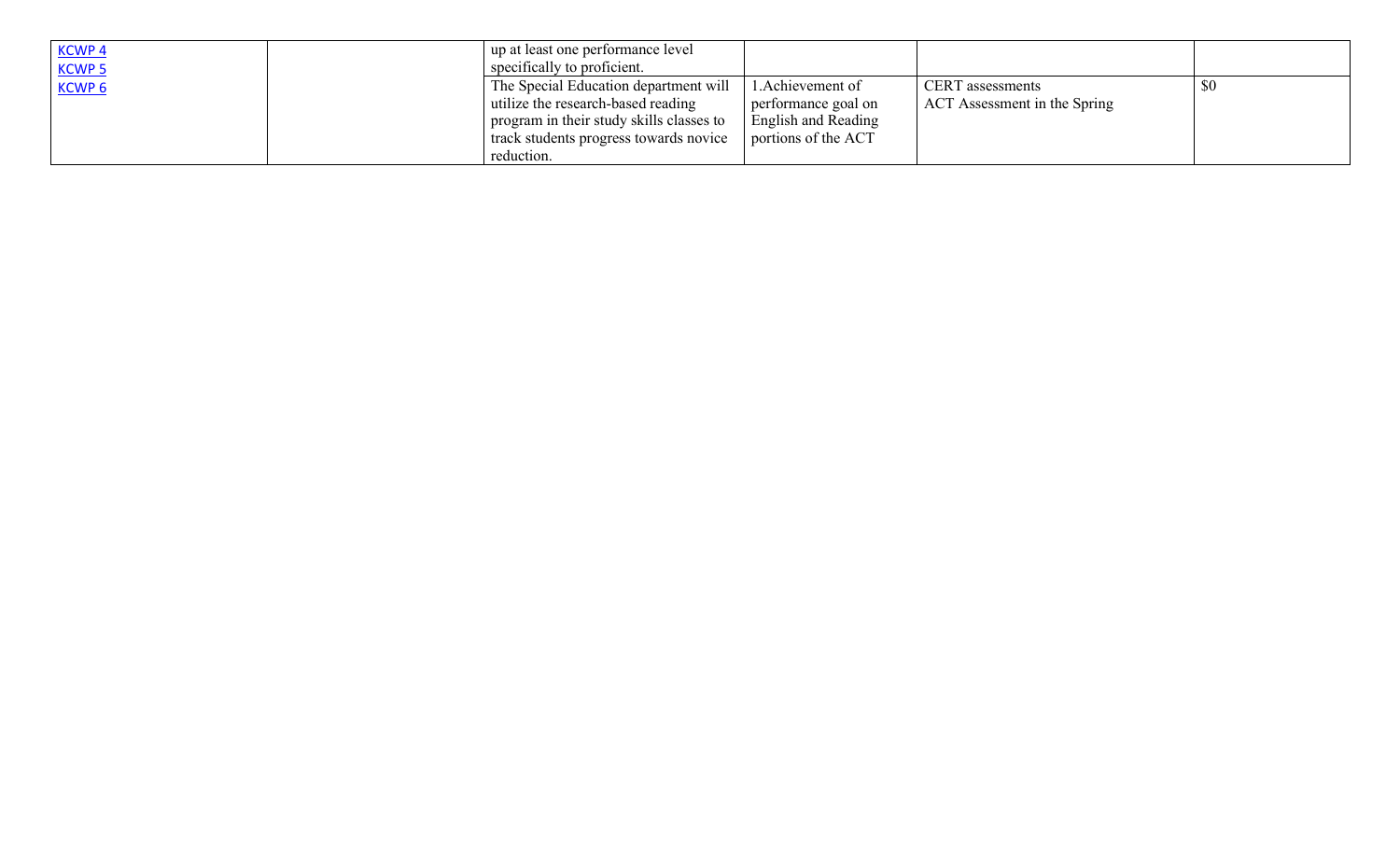### **5: Transition Readiness**

| <b>Objective</b>                                                                                                                                                                                                                                                                | <b>Strategy</b>                                                                                                  | <b>Activities</b>                                                                                                                         | <b>Measure of Success</b>                                                                                                                                                                                        | <b>Progress Monitoring</b>                                                                                                                                                                                                                                                                                      | <b>Funding</b>                                                            |
|---------------------------------------------------------------------------------------------------------------------------------------------------------------------------------------------------------------------------------------------------------------------------------|------------------------------------------------------------------------------------------------------------------|-------------------------------------------------------------------------------------------------------------------------------------------|------------------------------------------------------------------------------------------------------------------------------------------------------------------------------------------------------------------|-----------------------------------------------------------------------------------------------------------------------------------------------------------------------------------------------------------------------------------------------------------------------------------------------------------------|---------------------------------------------------------------------------|
| Create a Graduate Profile with<br>aligned goals and activities for<br>all students PreK-12.<br><b>KCWP1</b><br><b>KCWP<sub>2</sub></b><br><b>KCWP<sub>3</sub></b><br><b>KCWP4</b><br><b>KCWP 5</b><br><b>KCWP6</b>                                                              | Provide opportunities for all<br>students to show competencies<br>necessary to achieve their next<br>transition. | Use Focus Groups to gather input for<br>Graduate Profile development that<br>includes all stakeholders PreK-12.                           | 1. Rosters of<br>Parent, Teacher,<br>Student, Focus<br>Group<br>Membership<br>2. Calendar of<br><b>Focus Group</b><br>Meetings,<br>3. Minutes of Focus<br><b>Group Meetings</b><br>4. Draft Graduate<br>Profile. | Focus Group Calendars - 02/01/2022<br>Focus Group Meetings Competed -<br>03/15/2022<br>SBDM Review of Draft Graduate Profile -<br>04/15/2022<br>BOE Approval of Graduate Profile -<br>06/01/2022<br><b>SBDM Agendas and Minutes</b><br><b>BOE Agendas and Minutes</b>                                           | \$1,000<br>General Fund<br>Title I<br>Title V                             |
| Teachers and students will<br>participate in a common<br>instructional framework that<br>focuses on core standards,<br>formative assessments, and<br>planning for student<br>engagement.<br>KCWP <sub>1</sub><br><b>KCWP 2</b><br><b>KCWP3</b><br><b>KCWP4</b><br><b>KCWP 5</b> | Provide common frameworks<br>for curriculum, instruction, and<br>assessment to ensure student<br>success.        | Conduct ELEOT, and other instructional<br>walkthroughs, to measure student<br>engagement and instructional<br>pedagogy within classrooms. | 1. Administrative<br>Certification in<br><b>ELEOT</b><br>2. ELEOT<br>Walkthrough<br>Reports.<br>3. Curriculum<br>Checks<br>4. Other<br>Walkthrough<br>Reports                                                    | Completed ELEOT Certifications -<br>01/03/2022<br>ELEOT Walkthrough Cycle 1-01/31/2022<br>ELEOT Walkthrough Cycle 2 - 04/15/2022<br>ELEOT Walkthrough Cycle 3 - 09/30/2022<br>Curriculum Checks - Monthly<br>Walkthrough Reports - Monthly<br><b>SBDM Agendas and Minutes</b><br><b>BOE Agendas and Minutes</b> | \$0<br><b>General Fund</b><br><b>ESSER</b>                                |
| <b>KCWP6</b>                                                                                                                                                                                                                                                                    |                                                                                                                  | Teachers will use a common<br>instructional framework.                                                                                    | 1. Professional<br><b>Growth Plans</b><br>2. Professional<br>Development<br>Records of<br>Participation<br>3. Teacher<br>Reflections                                                                             | Professional Learning - 08/16/2022<br>Staff Professional Growth Plans-<br>09/30/2022<br>Teacher Reflections - 09/21/2022<br>TPGES Observations - 03/31/2023<br><b>SBDM Agendas and Minutes</b><br><b>BOE Agendas and Minutes</b>                                                                                | \$6,000<br>General Fund<br><b>ESSER</b><br>Title I<br>Title IV<br>Title V |

Goal 5 (State your transition readings goal.): By the end of the 2022-2023 school year, 85% of students in the graduating class of 2023 will complete the requirements for college and/or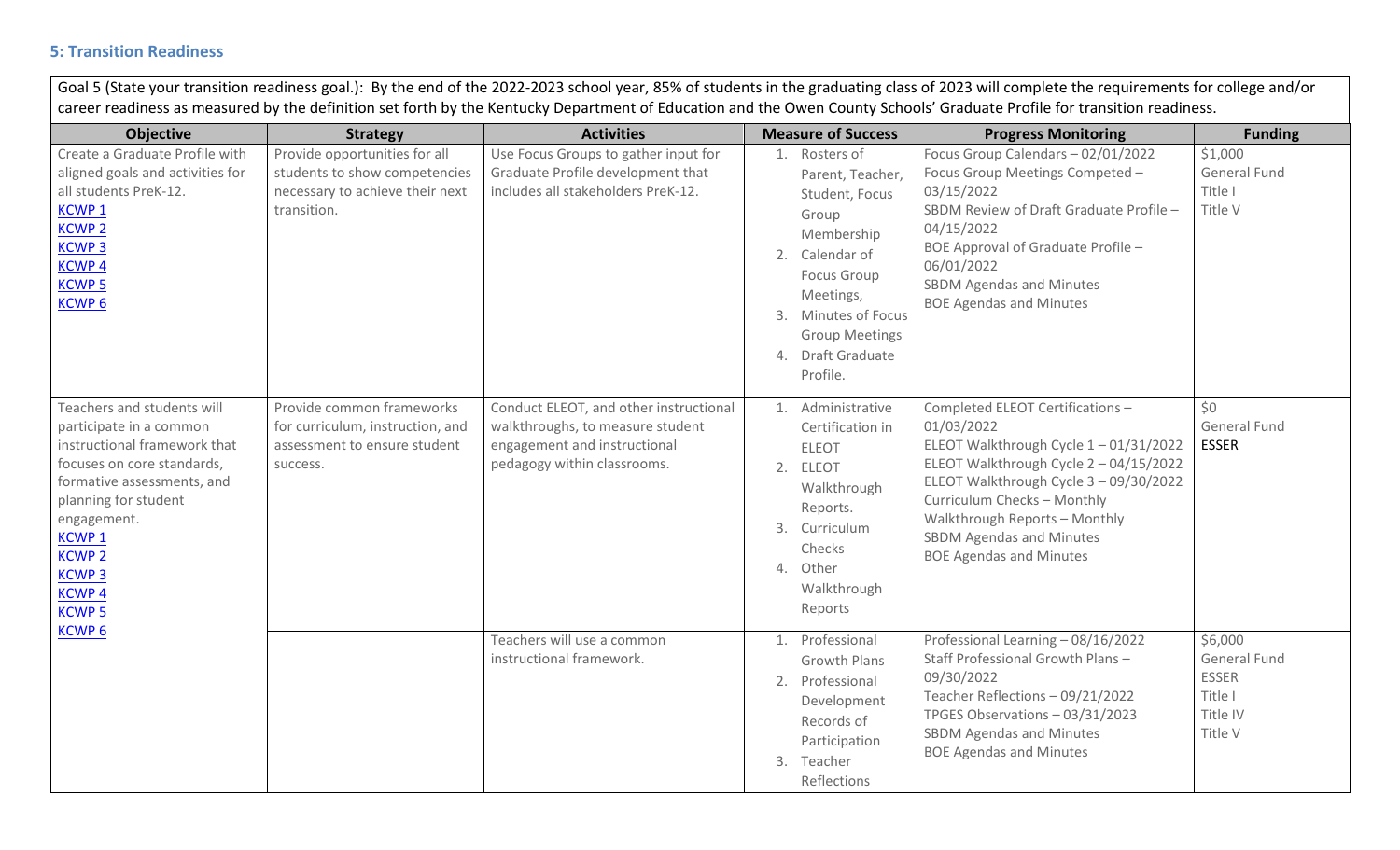|                                                                                                                                                                                                                                                                                                      |                                                                                                           |                                                                                                                                                                 | 4. TPGES<br>Evaluations                                                                                                                                                                                                           |                                                                                                                                                                                                                                                                                                                 |                                                                                  |
|------------------------------------------------------------------------------------------------------------------------------------------------------------------------------------------------------------------------------------------------------------------------------------------------------|-----------------------------------------------------------------------------------------------------------|-----------------------------------------------------------------------------------------------------------------------------------------------------------------|-----------------------------------------------------------------------------------------------------------------------------------------------------------------------------------------------------------------------------------|-----------------------------------------------------------------------------------------------------------------------------------------------------------------------------------------------------------------------------------------------------------------------------------------------------------------|----------------------------------------------------------------------------------|
|                                                                                                                                                                                                                                                                                                      |                                                                                                           | Vertical content meetings will be<br>implemented across the district to<br>review the learning continuum in<br>reading and mathematics.                         | 1. Vertical Meeting<br>Agendas<br>2. Highlighted<br><b>Standard Sets</b><br>with what was<br>taught in the<br>previous year.                                                                                                      | Districtwide Vertical Content Meetings -<br>06/01/2022 and 08/12/2022<br>Highlighted Content Standard Sets Given<br>to Next Grade Level-06/01/2022<br><b>SBDM Agendas and Minutes</b><br><b>BOE Agendas and Minutes</b>                                                                                         | \$2,000<br>General Fund<br><b>ESSER</b><br>Title I<br>Title IV<br>Title V        |
| The high school will select or<br>develop comprehensive<br>curricula for Science, Social<br>Studies, Writing, and elective<br>courses. Curricula will be<br>researched, analyzed, and<br>approved by SBDM Councils.<br><b>KCWP1</b><br><b>KCWP 2</b><br><b>KCWP3</b><br><b>KCWP4</b><br><b>KCWP5</b> | Provide common frameworks<br>for curriculum, instruction, and<br>assessment to ensure student<br>success. | Conduct ELEOT, and other instructional<br>walkthroughs, to measure student<br>engagement and instructional<br>pedagogy within classrooms.                       | 1. Administrative<br>Certification in<br><b>ELEOT</b><br>2. ELEOT<br>Walkthrough<br>Reports.<br>3. Curriculum<br>Checks<br>4. Other<br>Walkthrough<br>Reports                                                                     | Completed ELEOT Certifications -<br>01/03/2022<br>ELEOT Walkthrough Cycle 1-01/31/2022<br>ELEOT Walkthrough Cycle 2 - 04/15/2022<br>ELEOT Walkthrough Cycle 3 - 09/30/2022<br>Curriculum Checks - Monthly<br>Walkthrough Reports - Monthly<br><b>SBDM Agendas and Minutes</b><br><b>BOE Agendas and Minutes</b> | \$0<br><b>General Fund</b><br><b>ESSER</b>                                       |
| <b>KCWP6</b>                                                                                                                                                                                                                                                                                         | Teachers will use a common<br>instructional framework.                                                    | 1. Professional<br><b>Growth Plans</b><br>2. Professional<br>Development<br>Records of<br>Participation<br>3. Teacher<br>Reflections<br>4. TPGES<br>Evaluations | Professional Learning - 08/16/2022<br>Staff Professional Growth Plans -<br>09/30/2022<br>Teacher Reflections - 09/21/2022<br>TPGES Observations - 03/31/2023<br><b>SBDM Agendas and Minutes</b><br><b>BOE Agendas and Minutes</b> | \$6,000<br>General Fund<br><b>ESSER</b><br>Title I<br>Title IV<br>Title V                                                                                                                                                                                                                                       |                                                                                  |
|                                                                                                                                                                                                                                                                                                      |                                                                                                           | Vertical content meetings will be<br>implemented across the district to<br>review the learning continuum in<br>reading and mathematics.                         | 1. Vertical Meeting<br>Agendas<br>2. Highlighted<br><b>Standard Sets</b><br>with what was                                                                                                                                         | Districtwide Vertical Content Meetings -<br>06/01/2022 and 08/12/2022<br>Highlighted Content Standard Sets Given<br>to Next Grade Level-06/01/2022<br><b>SBDM Agendas and Minutes</b><br><b>BOE Agendas and Minutes</b>                                                                                         | \$2,000<br><b>General Fund</b><br><b>ESSER</b><br>Title I<br>Title IV<br>Title V |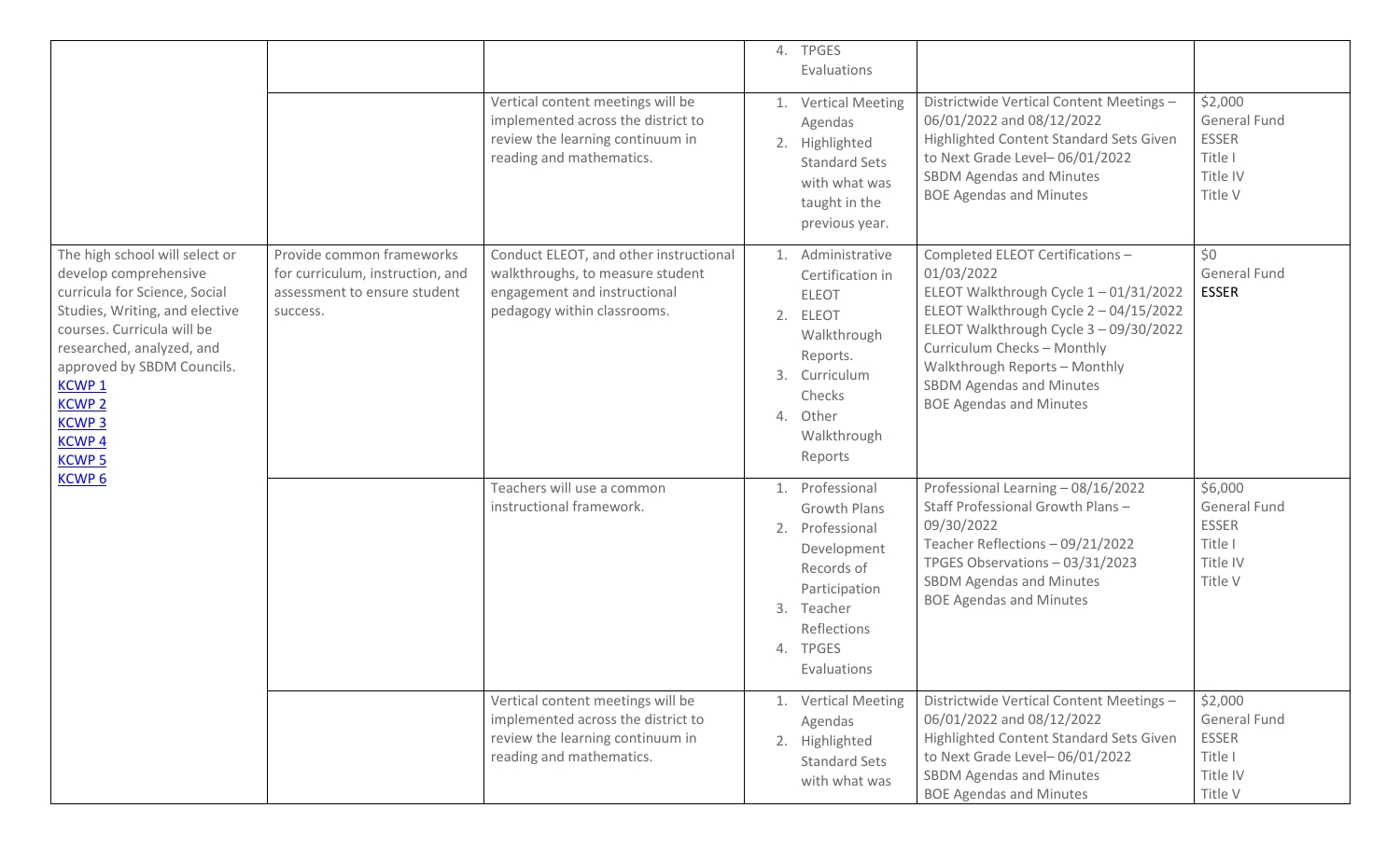|                                                                                                                                                                                                            |                                                                                                                                                                                                                                                                                                                                                                                                                                       |                                                                                                                                                             | taught in the<br>previous year.                                                                                                                            |                                                                                                                                                                                                                                                                                                                                              |                                                                                                                                                                              |
|------------------------------------------------------------------------------------------------------------------------------------------------------------------------------------------------------------|---------------------------------------------------------------------------------------------------------------------------------------------------------------------------------------------------------------------------------------------------------------------------------------------------------------------------------------------------------------------------------------------------------------------------------------|-------------------------------------------------------------------------------------------------------------------------------------------------------------|------------------------------------------------------------------------------------------------------------------------------------------------------------|----------------------------------------------------------------------------------------------------------------------------------------------------------------------------------------------------------------------------------------------------------------------------------------------------------------------------------------------|------------------------------------------------------------------------------------------------------------------------------------------------------------------------------|
|                                                                                                                                                                                                            |                                                                                                                                                                                                                                                                                                                                                                                                                                       |                                                                                                                                                             |                                                                                                                                                            |                                                                                                                                                                                                                                                                                                                                              |                                                                                                                                                                              |
| Implement personalized<br>learning strategies and<br>opportunities (differentiation)<br>to increase student<br>engagement.<br><b>KCWP1</b><br><b>KCWP2</b><br><b>KCWP3</b><br><b>KCWP4</b><br><b>KCWP5</b> | Create flexible, personalized<br>learning opportunities for all<br>students using research-based<br>strategies (i.e. John Hattie,<br>Gregory Yates, Douglas Fisher,<br>Nancy Frey, Catlin Tucker, etc.)                                                                                                                                                                                                                               | Develop and implement common<br>examples of personalized learning.                                                                                          | 1. Common<br>Personalized<br>Learning<br>Examples                                                                                                          | Develop Personalized Learning Examples<br>$-06/01/2022$<br><b>Implement Personalized Learning</b><br>Examples $-12/30/2022$<br><b>SBDM Agendas and Minutes</b><br><b>BOE Agendas and Minutes</b><br>Walkthroughs<br>Lesson Plans                                                                                                             | \$500<br><b>General Fund</b><br>Gifted and Talented<br>Preschool<br><b>IDEA</b><br><b>ESSER</b><br>Title I<br>Title III<br>Title IV<br>Title V                               |
| <b>KCWP6</b>                                                                                                                                                                                               | Invest in curriculum materials<br>and other instructional tools to<br>meet the personalized learning<br>needs of students.                                                                                                                                                                                                                                                                                                            | Purchase curriculum and instructional<br>materials for personalized learning.                                                                               | 1. Curriculum<br>Purchased<br>2. Instructional<br>Materials<br>Purchased<br>3. Hexagon Tool                                                                | Curriculum Purchased - 03/31/2022<br>Instructional Materials Purchased -<br>03/31/2022<br><b>SBDM Agendas and Minutes</b><br><b>BOE Agendas and Minutes</b>                                                                                                                                                                                  | \$300,000<br><b>General Fund</b><br><b>CARES Act Funds</b><br><b>ESSER</b><br>Gifted and Talented<br>Preschool<br><b>IDEA</b><br>Title I<br>Title III<br>Title IV<br>Title V |
|                                                                                                                                                                                                            | Provide professional learning<br>around purchased curriculum<br>(e.g. Benchmark, Eureka Math,<br>ELA, StemScopes, and other<br>curricula), student engagement<br>strategies, and implementation<br>of technology to provide staff<br>with a strong foundation on the<br>use of the programs,<br>technology, and research-based<br>strategies (i.e. John Hattie,<br>Gregory Yates, Douglas Fisher,<br>Nancy Frey, Catlin Tucker, etc.) | Professional Learning Plans are<br>developed and implemented for each<br>school across the district according to<br><b>Professional Learning Standards.</b> | 1. Teacher<br>Professional<br><b>Learning Surveys</b><br>2. Approved<br>Professional<br>Learning Plans<br>3. Implemented<br>Professional<br>Learning Plans | Teacher Professional Learning Surveys-<br>12/17/2021<br>Professional Learning Diagnostic-<br>01/01/2022<br>Approved Professional Learning Plans -<br>02/28/2022<br>Professional Learning Scheduled -<br>04/01/2022<br>Pre and Post Professional Learning Survey<br>Data<br><b>SBDM Agendas and Minutes</b><br><b>BOE Agendas and Minutes</b> | \$9,000<br>General Fund PD<br><b>Gifted and Talented</b><br>Preschool<br><b>IDEA</b><br><b>ESSER</b><br>Title I<br>Title III<br>Title IV<br>Title V                          |
| Create and implement an                                                                                                                                                                                    | Inform students, staff and                                                                                                                                                                                                                                                                                                                                                                                                            | Create posters to be placed around the                                                                                                                      | 1. Overall enrollment in                                                                                                                                   | Presentation                                                                                                                                                                                                                                                                                                                                 | General Fund for                                                                                                                                                             |
| intentional focus on CTE within                                                                                                                                                                            | parents about the pathways,                                                                                                                                                                                                                                                                                                                                                                                                           | building detailing pathways and ways                                                                                                                        | programs. Passing of                                                                                                                                       | Information session with Freshmen                                                                                                                                                                                                                                                                                                            | posters                                                                                                                                                                      |
| the school culture.<br><b>KCWP1</b>                                                                                                                                                                        | industry certifications and End-                                                                                                                                                                                                                                                                                                                                                                                                      | to reach certification. Create a<br>presentation to show students, staff                                                                                    | industry                                                                                                                                                   | Scores on Industry Certification and EOPs                                                                                                                                                                                                                                                                                                    |                                                                                                                                                                              |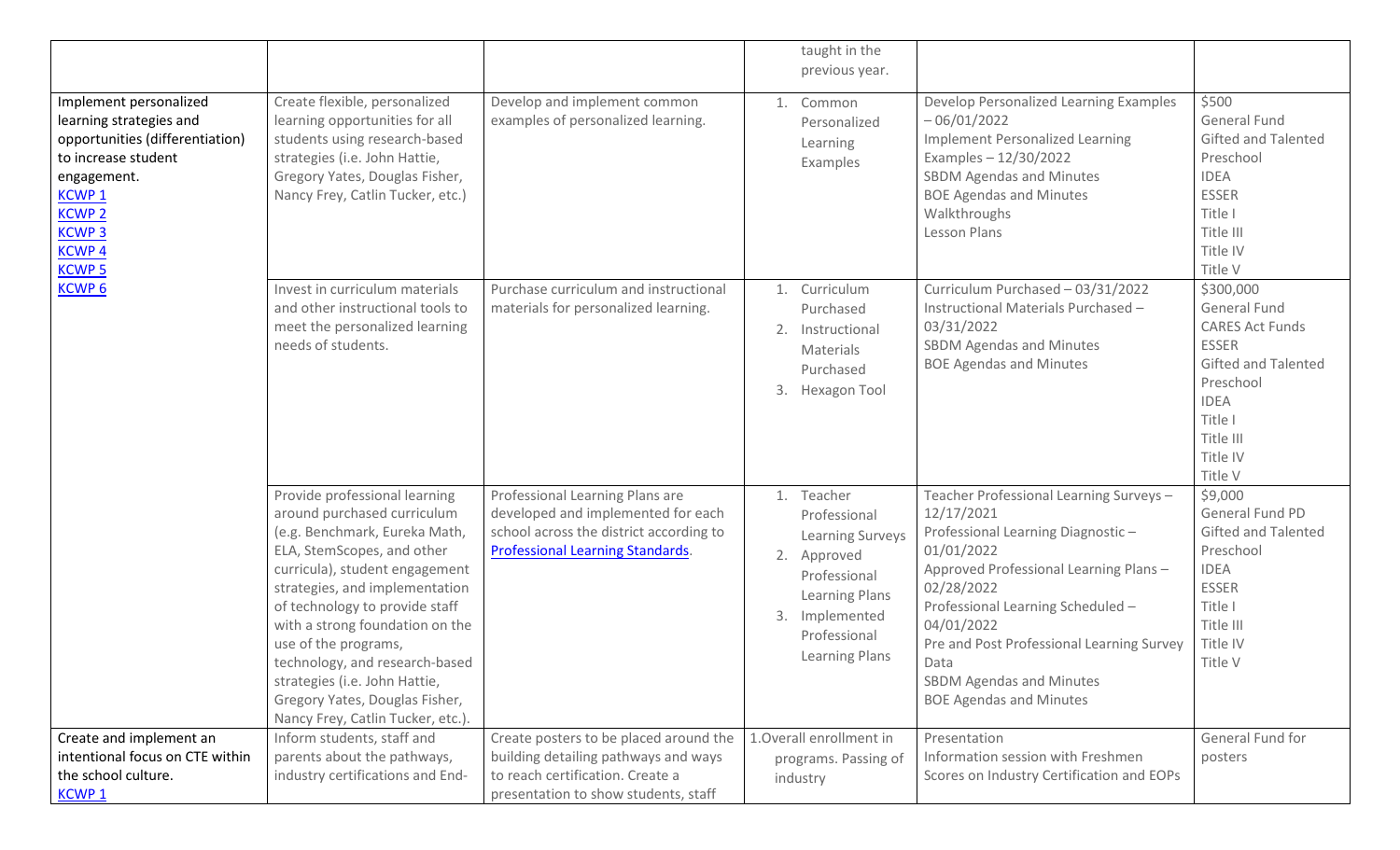| <b>KCWP 2</b>     | of-Program tests/Industry        | and parents that talks about CTE and    | certifications and          |                                           |                  |
|-------------------|----------------------------------|-----------------------------------------|-----------------------------|-------------------------------------------|------------------|
| <b>KCWP3</b>      | Certifications.                  | how it all works. Plan time to explain  | <b>EOPS</b>                 |                                           |                  |
| KCWP <sub>4</sub> |                                  | CTE and pathways to incoming            | 2. Posters hanging around   |                                           |                  |
| <b>KCWP 5</b>     |                                  | Freshmen and parents.                   | building                    |                                           |                  |
| <b>KCWP6</b>      | Create reward system or          | Display student industry certifications | 1. Posters hanging around   | Scores on Industry Certification and EOPs | General Fund for |
|                   | recognition for passing industry | and passing of EOPs in the hallways     | the building                |                                           | posters          |
|                   | certification and/or EOPs        | throughout the building.                |                             |                                           |                  |
|                   | Create and implement a           | Create a tracking device to share with  | 1. Excel sheet for tracking | Submitting teacher plans                  | \$0              |
|                   | tracking system for progression  | CTE teachers. CTE teachers create       | students                    | Scores on the Industry Certification and  |                  |
|                   | through pathways leading to      | plans and submit to administration on   | 2. Teacher plans for        | EOPS                                      |                  |
|                   | testing.                         | how they plan to get students to pass   | students                    |                                           |                  |
|                   |                                  | EOPs or Industry Certifications.        |                             |                                           |                  |
|                   | Ensure that each pathway has     | CTE teachers will make sure that each   | 1.Number of students        | All clubs/professional organizations must | \$0              |
|                   | an attached co-curricular or     | pathway has the connected               | involved in                 | be approved by SBDM by September          |                  |
|                   | professional organization        | Professional Organization available for | organizations               | 2022 meeting                              |                  |
|                   |                                  | students to join.                       | 2. Meeting minutes          | Clubs will meet on the Fridays of the     |                  |
|                   |                                  |                                         |                             | month                                     |                  |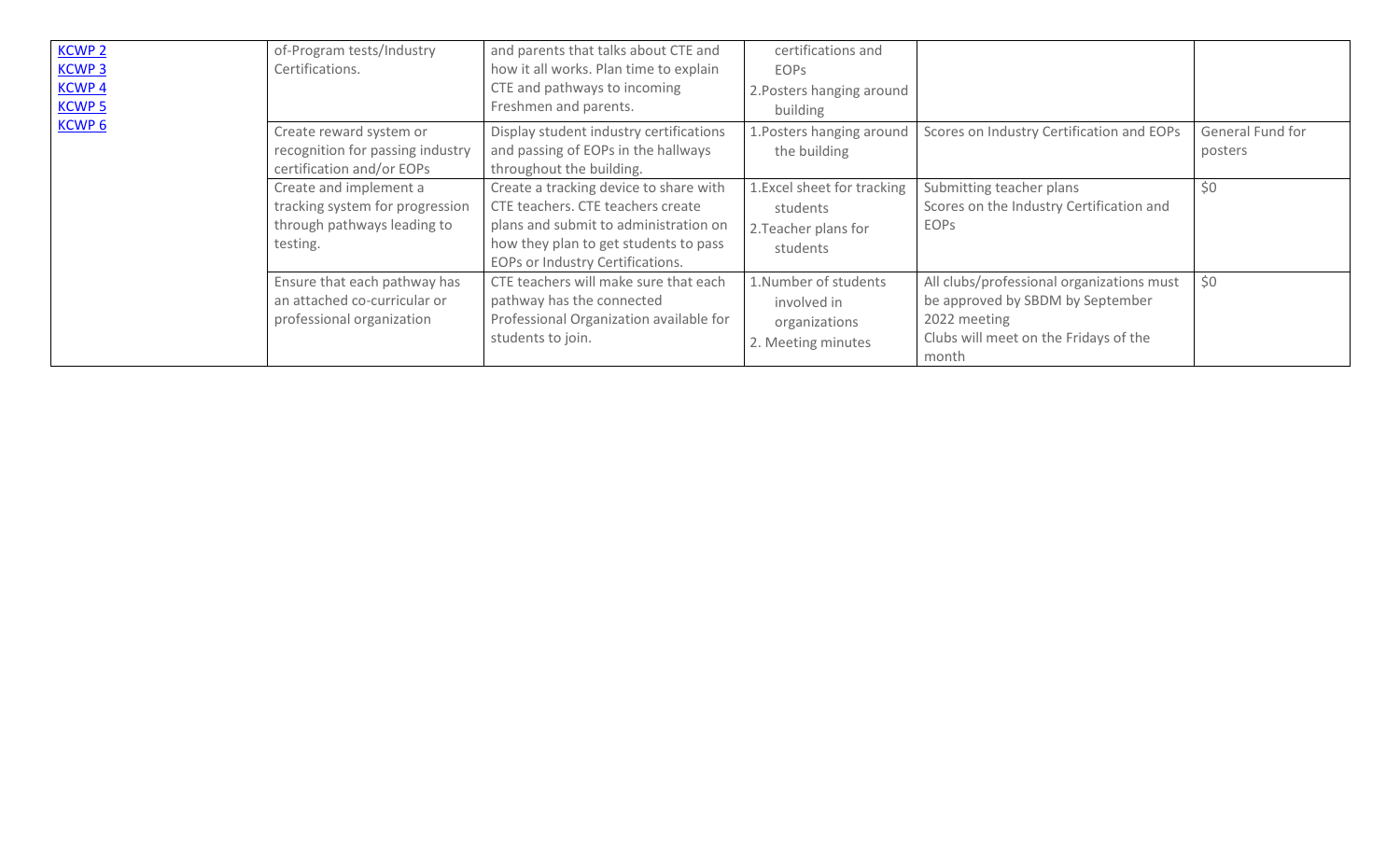#### 6: Graduation Rate

|                                                                                                                                                                                                                                                                                 |                                                                                                                  |                                                                                                                                           |                                                                                                                                                                                                                  | Goal 6 (State your graduation rate goal.): By the end of the 2022-2023 school year, the 4-year adjusted cohort graduation rate for the Class of 2023 will meet or exceed 98%.                                                                                                                                   |                                                                           |
|---------------------------------------------------------------------------------------------------------------------------------------------------------------------------------------------------------------------------------------------------------------------------------|------------------------------------------------------------------------------------------------------------------|-------------------------------------------------------------------------------------------------------------------------------------------|------------------------------------------------------------------------------------------------------------------------------------------------------------------------------------------------------------------|-----------------------------------------------------------------------------------------------------------------------------------------------------------------------------------------------------------------------------------------------------------------------------------------------------------------|---------------------------------------------------------------------------|
| <b>Objective</b>                                                                                                                                                                                                                                                                | <b>Strategy</b>                                                                                                  | <b>Activities</b>                                                                                                                         | <b>Measure of Success</b>                                                                                                                                                                                        | <b>Progress Monitoring</b>                                                                                                                                                                                                                                                                                      | <b>Funding</b>                                                            |
| Create a Graduate Profile with<br>aligned goals and activities for<br>all students PreK-12.<br><b>KCWP1</b><br><b>KCWP 2</b><br><b>KCWP3</b><br><b>KCWP4</b><br><b>KCWP 5</b><br><b>KCWP6</b>                                                                                   | Provide opportunities for all<br>students to show competencies<br>necessary to achieve their next<br>transition. | Use Focus Groups to gather input for<br>Graduate Profile development that<br>includes all stakeholders PreK-12.                           | 1. Rosters of<br>Parent, Teacher,<br>Student, Focus<br>Group<br>Membership<br>2. Calendar of<br><b>Focus Group</b><br>Meetings.<br>3. Minutes of Focus<br><b>Group Meetings</b><br>4. Draft Graduate<br>Profile. | Focus Group Calendars - 02/01/2022<br>Focus Group Meetings Competed -<br>03/15/2022<br>SBDM Review of Draft Graduate Profile -<br>04/15/2022<br>BOE Approval of Graduate Profile -<br>06/01/2022<br>SBDM Agendas and Minutes<br><b>BOE Agendas and Minutes</b>                                                  | \$1,000<br><b>General Fund</b><br>Title I<br>Title V                      |
| Teachers and students will<br>participate in a common<br>instructional framework that<br>focuses on core standards,<br>formative assessments, and<br>planning for student<br>engagement.<br>KCWP <sub>1</sub><br><b>KCWP 2</b><br><b>KCWP3</b><br><b>KCWP4</b><br><b>KCWP 5</b> | Provide common frameworks<br>for curriculum, instruction, and<br>assessment to ensure student<br>success.        | Conduct ELEOT, and other instructional<br>walkthroughs, to measure student<br>engagement and instructional<br>pedagogy within classrooms. | 1. Administrative<br>Certification in<br><b>ELEOT</b><br>2. ELEOT<br>Walkthrough<br>Reports.<br>3. Curriculum<br>Checks<br>4. Other<br>Walkthrough<br>Reports                                                    | Completed ELEOT Certifications -<br>01/03/2022<br>ELEOT Walkthrough Cycle 1-01/31/2022<br>ELEOT Walkthrough Cycle 2 - 04/15/2022<br>ELEOT Walkthrough Cycle 3 - 09/30/2022<br>Curriculum Checks - Monthly<br>Walkthrough Reports - Monthly<br><b>SBDM Agendas and Minutes</b><br><b>BOE Agendas and Minutes</b> | \$0<br>General Fund<br><b>ESSER</b>                                       |
| KCWP <sub>6</sub>                                                                                                                                                                                                                                                               |                                                                                                                  | Teachers will use a common<br>instructional framework.                                                                                    | 1. Professional<br><b>Growth Plans</b><br>2. Professional<br>Development<br>Records of<br>Participation<br>3. Teacher<br>Reflections                                                                             | Professional Learning - 08/16/2022<br>Staff Professional Growth Plans -<br>09/30/2022<br>Teacher Reflections - 09/21/2022<br>TPGES Observations - 03/31/2023<br>SBDM Agendas and Minutes<br><b>BOE Agendas and Minutes</b>                                                                                      | \$6,000<br>General Fund<br><b>ESSER</b><br>Title I<br>Title IV<br>Title V |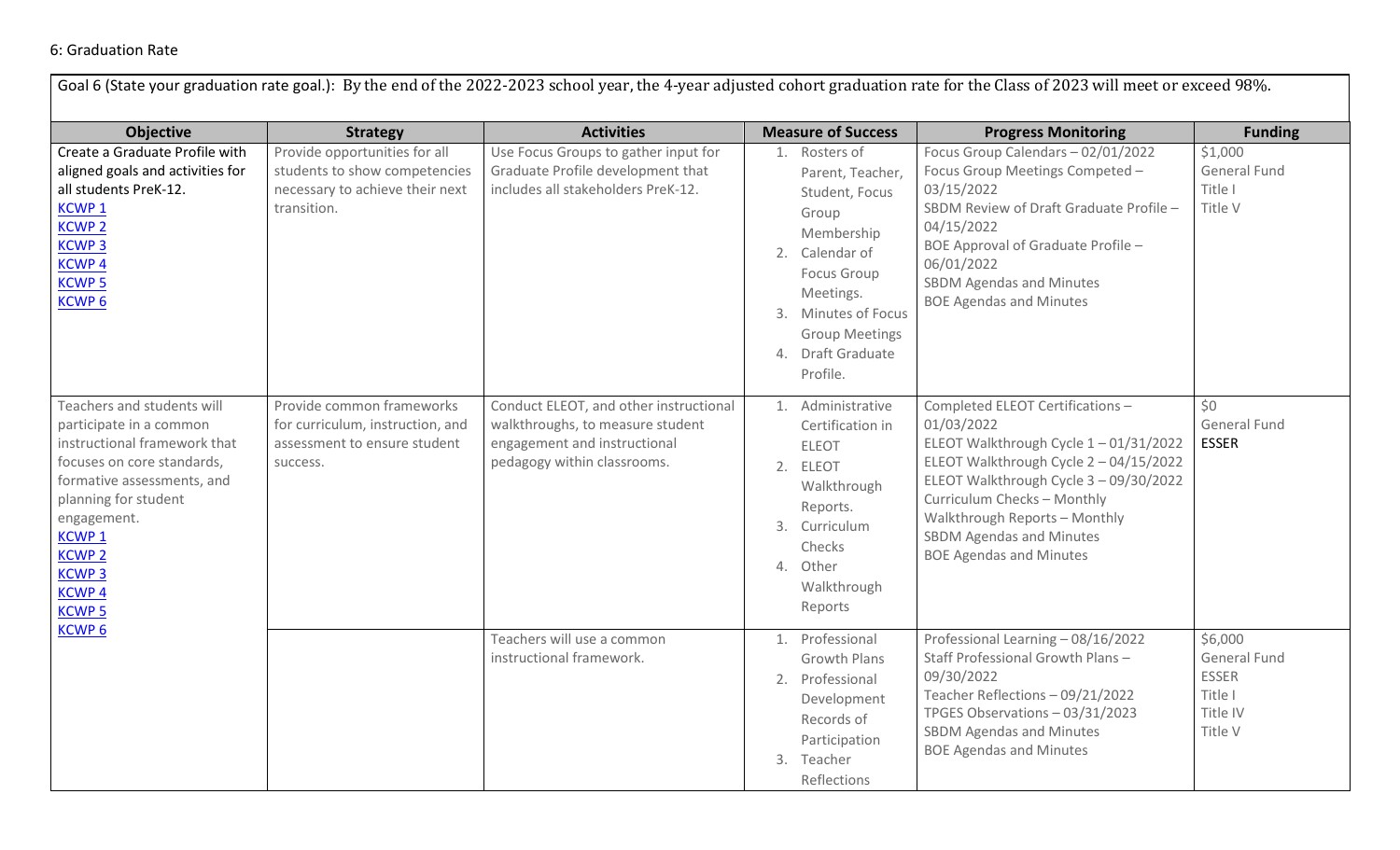|                                                                                                                                                                                                                                                                                   |                                                                                                           |                                                                                                                                           | 4. TPGES                                                                                                    | Evaluations                                                                                     |                                                                                                                                                                                                                                                                                                                |                                                                                  |
|-----------------------------------------------------------------------------------------------------------------------------------------------------------------------------------------------------------------------------------------------------------------------------------|-----------------------------------------------------------------------------------------------------------|-------------------------------------------------------------------------------------------------------------------------------------------|-------------------------------------------------------------------------------------------------------------|-------------------------------------------------------------------------------------------------|----------------------------------------------------------------------------------------------------------------------------------------------------------------------------------------------------------------------------------------------------------------------------------------------------------------|----------------------------------------------------------------------------------|
|                                                                                                                                                                                                                                                                                   |                                                                                                           | Vertical content meetings will be<br>implemented across the district to<br>review the learning continuum in<br>reading and mathematics.   | Agendas<br>2. Highlighted                                                                                   | 1. Vertical Meeting<br><b>Standard Sets</b><br>with what was<br>taught in the<br>previous year. | Districtwide Vertical Content Meetings -<br>06/01/2022 and 08/12/2022<br>Highlighted Content Standard Sets Given<br>to Next Grade Level-06/01/2022<br><b>SBDM Agendas and Minutes</b><br><b>BOE Agendas and Minutes</b>                                                                                        | \$2,000<br>General Fund<br><b>ESSER</b><br>Title I<br>Title IV<br>Title V        |
| The high school will select or<br>develop comprehensive<br>curricula for ELA and Math.<br>Curricula will be researched,<br>analyzed, and approved by<br>SBDM Councils.<br><b>KCWP1</b><br><b>KCWP<sub>2</sub></b><br><b>KCWP3</b><br><b>KCWP4</b><br><b>KCWP5</b><br><b>KCWP6</b> | Provide common frameworks<br>for curriculum, instruction, and<br>assessment to ensure student<br>success. | Conduct ELEOT, and other instructional<br>walkthroughs, to measure student<br>engagement and instructional<br>pedagogy within classrooms. | 1. Administrative<br><b>ELEOT</b><br>2. ELEOT<br>Reports.<br>3. Curriculum<br>Checks<br>4. Other<br>Reports | Certification in<br>Walkthrough<br>Walkthrough                                                  | Completed ELEOT Certifications-<br>01/03/2022<br>ELEOT Walkthrough Cycle 1-01/31/2022<br>ELEOT Walkthrough Cycle 2 - 04/15/2022<br>ELEOT Walkthrough Cycle 3 - 09/30/2022<br>Curriculum Checks - Monthly<br>Walkthrough Reports - Monthly<br><b>SBDM Agendas and Minutes</b><br><b>BOE Agendas and Minutes</b> | \$0<br>General Fund<br><b>ESSER</b>                                              |
|                                                                                                                                                                                                                                                                                   |                                                                                                           | Teachers will use a common<br>instructional framework.                                                                                    | 1. Professional<br>2. Professional<br>Records of<br>3. Teacher<br>Reflections<br>4. TPGES                   | <b>Growth Plans</b><br>Development<br>Participation<br>Evaluations                              | Professional Learning - 08/16/2022<br>Staff Professional Growth Plans -<br>09/30/2022<br>Teacher Reflections - 09/21/2022<br>TPGES Observations - 03/31/2023<br><b>SBDM Agendas and Minutes</b><br><b>BOE Agendas and Minutes</b>                                                                              | \$6,000<br><b>General Fund</b><br><b>ESSER</b><br>Title I<br>Title IV<br>Title V |
|                                                                                                                                                                                                                                                                                   |                                                                                                           | Vertical content meetings will be<br>implemented across the district to<br>review the learning continuum in<br>reading and mathematics.   | Agendas<br>2. Highlighted                                                                                   | 1. Vertical Meeting<br><b>Standard Sets</b><br>with what was                                    | Districtwide Vertical Content Meetings -<br>06/01/2022 and 08/12/2022<br>Highlighted Content Standard Sets Given<br>to Next Grade Level-06/01/2022<br><b>SBDM Agendas and Minutes</b><br><b>BOE Agendas and Minutes</b>                                                                                        | \$2,000<br>General Fund<br><b>ESSER</b><br>Title I<br>Title IV<br>Title V        |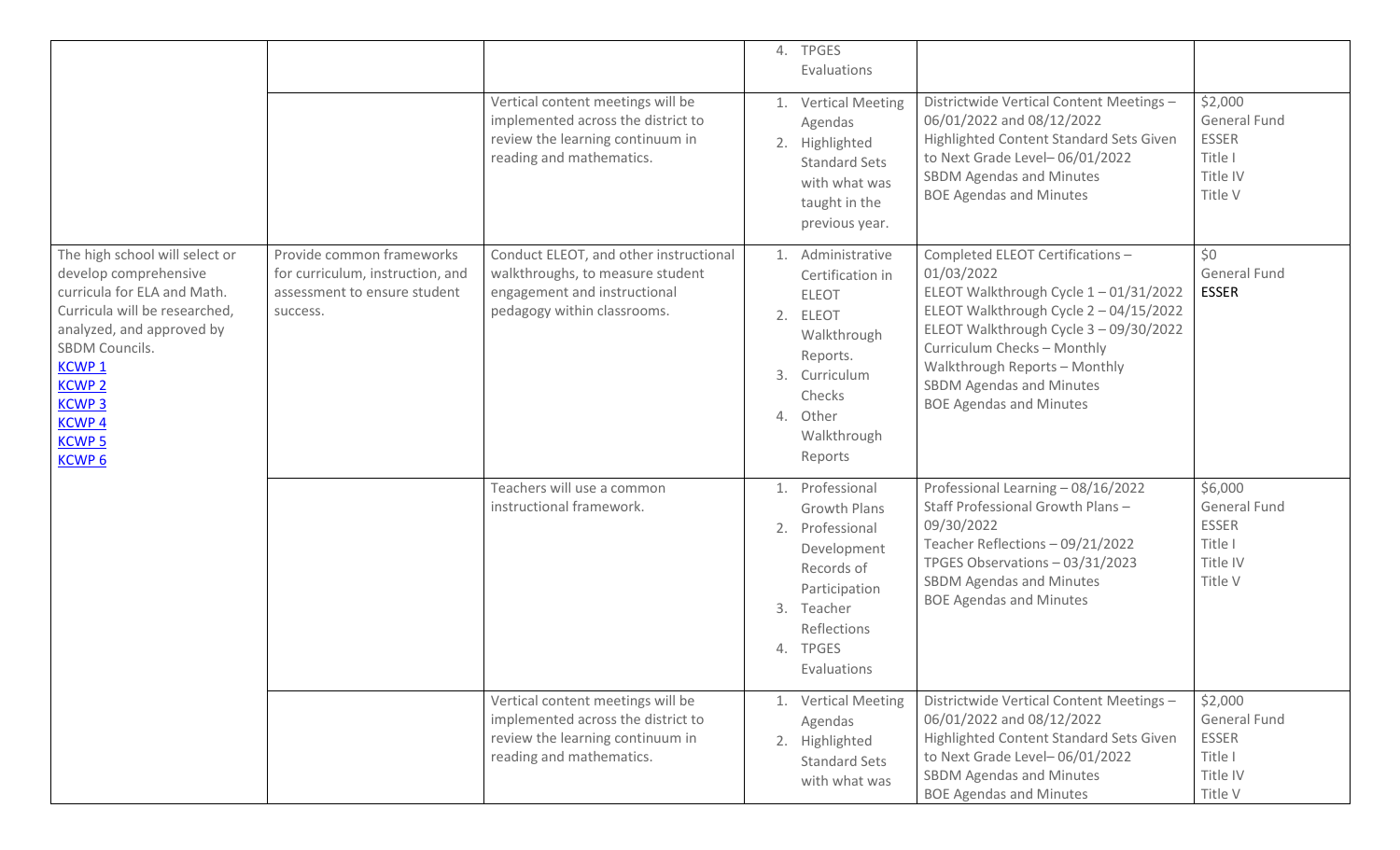|                                                                                                                                                                                                            |                                                                                                                                                                                                                                                                                                                                                                                                                                       |                                                                                                                                                             | taught in the<br>previous year.                                                                                                                            |                                                                                                                                                                                                                                                                                                                                              |                                                                                                                                                                              |
|------------------------------------------------------------------------------------------------------------------------------------------------------------------------------------------------------------|---------------------------------------------------------------------------------------------------------------------------------------------------------------------------------------------------------------------------------------------------------------------------------------------------------------------------------------------------------------------------------------------------------------------------------------|-------------------------------------------------------------------------------------------------------------------------------------------------------------|------------------------------------------------------------------------------------------------------------------------------------------------------------|----------------------------------------------------------------------------------------------------------------------------------------------------------------------------------------------------------------------------------------------------------------------------------------------------------------------------------------------|------------------------------------------------------------------------------------------------------------------------------------------------------------------------------|
| Implement personalized<br>learning strategies and<br>opportunities (differentiation)<br>to increase student<br>engagement.<br><b>KCWP1</b><br><b>KCWP2</b><br><b>KCWP3</b><br><b>KCWP4</b><br><b>KCWP5</b> | Create flexible, personalized<br>learning opportunities for all<br>students using research-based<br>strategies (i.e. John Hattie,<br>Gregory Yates, Douglas Fisher,<br>Nancy Frey, Catlin Tucker, etc.)                                                                                                                                                                                                                               | Develop and implement common<br>examples of personalized learning.                                                                                          | 1. Common<br>Personalized<br>Learning<br>Examples                                                                                                          | Develop Personalized Learning Examples<br>$-06/01/2022$<br><b>Implement Personalized Learning</b><br>Examples $-12/30/2022$<br><b>SBDM Agendas and Minutes</b><br><b>BOE Agendas and Minutes</b><br>Walkthroughs<br>Lesson Plans                                                                                                             | \$500<br>General Fund<br>Gifted and Talented<br>Preschool<br><b>IDEA</b><br><b>ESSER</b><br>Title I<br>Title III<br>Title IV<br>Title V                                      |
| <b>KCWP6</b>                                                                                                                                                                                               | Invest in curriculum materials<br>and other instructional tools to<br>meet the personalized learning<br>needs of students.                                                                                                                                                                                                                                                                                                            | Purchase curriculum and instructional<br>materials for personalized learning.                                                                               | 1. Curriculum<br>Purchased<br>2. Instructional<br>Materials<br>Purchased<br>3. Hexagon Tool                                                                | Curriculum Purchased - 03/31/2022<br>Instructional Materials Purchased -<br>03/31/2022<br><b>SBDM Agendas and Minutes</b><br><b>BOE Agendas and Minutes</b>                                                                                                                                                                                  | \$300,000<br><b>General Fund</b><br><b>CARES Act Funds</b><br><b>ESSER</b><br>Gifted and Talented<br>Preschool<br><b>IDEA</b><br>Title I<br>Title III<br>Title IV<br>Title V |
|                                                                                                                                                                                                            | Provide professional learning<br>around purchased curriculum<br>(e.g. Benchmark, Eureka Math,<br>ELA, StemScopes, and other<br>curricula), student engagement<br>strategies, and implementation<br>of technology to provide staff<br>with a strong foundation on the<br>use of the programs,<br>technology, and research-based<br>strategies (i.e. John Hattie,<br>Gregory Yates, Douglas Fisher,<br>Nancy Frey, Catlin Tucker, etc.) | Professional Learning Plans are<br>developed and implemented for each<br>school across the district according to<br><b>Professional Learning Standards.</b> | 1. Teacher<br>Professional<br><b>Learning Surveys</b><br>2. Approved<br>Professional<br>Learning Plans<br>3. Implemented<br>Professional<br>Learning Plans | Teacher Professional Learning Surveys-<br>12/17/2021<br>Professional Learning Diagnostic-<br>01/01/2022<br>Approved Professional Learning Plans -<br>02/28/2022<br>Professional Learning Scheduled -<br>04/01/2022<br>Pre and Post Professional Learning Survey<br>Data<br><b>SBDM Agendas and Minutes</b><br><b>BOE Agendas and Minutes</b> | \$9,000<br>General Fund PD<br><b>Gifted and Talented</b><br>Preschool<br><b>IDEA</b><br><b>ESSER</b><br>Title I<br>Title III<br>Title IV<br>Title V                          |
| Create and implement a system<br>of personal contact to be made<br>with every senior and a                                                                                                                 | The senior seminar teachers,<br>counselor and administration of<br>OCHS will meet with every<br>senior during Fall 2022 to assist                                                                                                                                                                                                                                                                                                     | Advisors will discuss post-graduation<br>plans with all seniors and their parents.<br>(Parent contacts will be either phone or<br>in person).               | 1. Contact rosters from all<br>junior and senior seminar<br>teachers.                                                                                      | Grade level PLC checks monthly; Final<br>check at May grade level PLC.<br>Administration will keep a log of<br>responses by students.                                                                                                                                                                                                        | \$0                                                                                                                                                                          |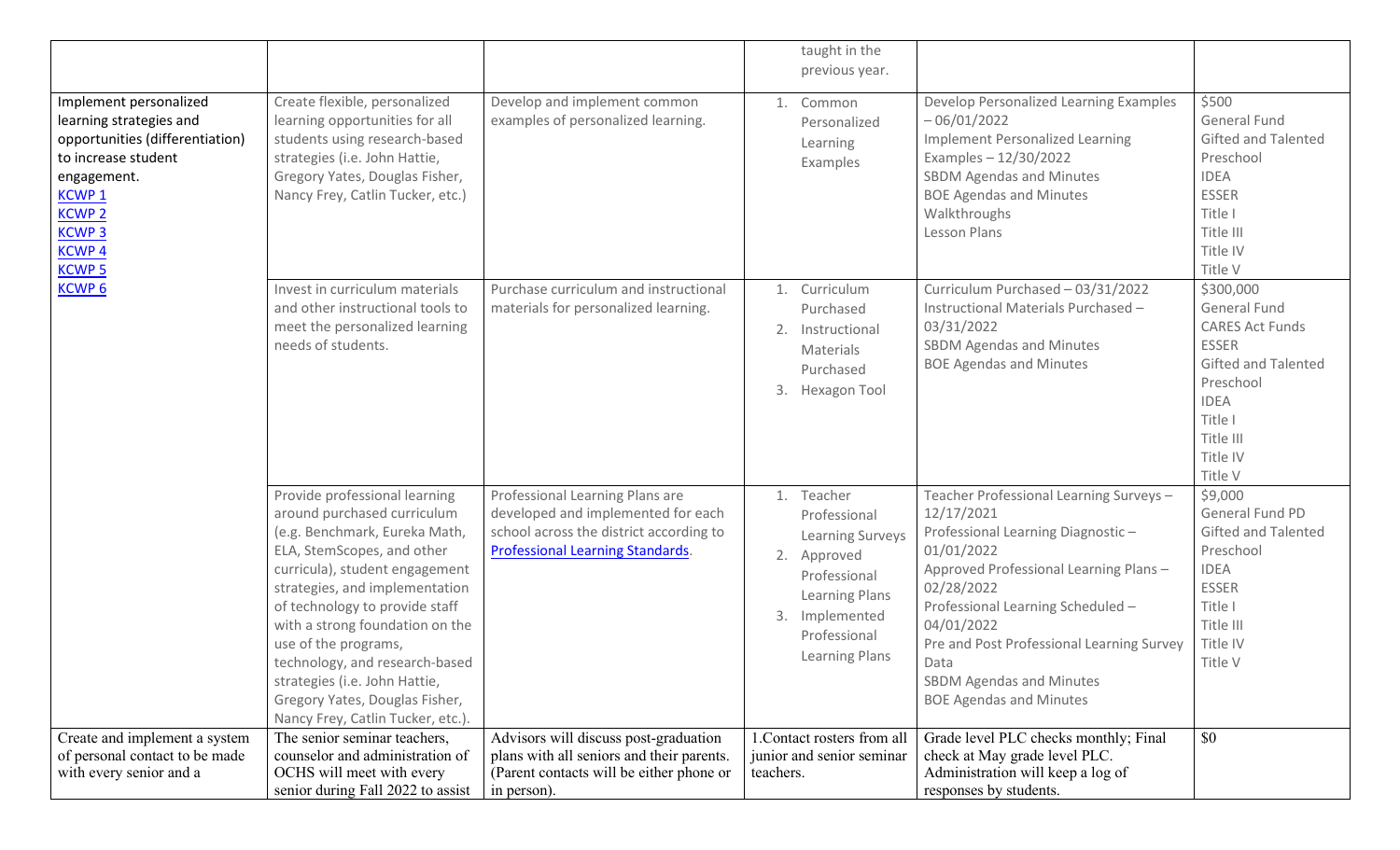| parent/guardian of every senior<br>during the Fall 2022 semester. | in formulation and finalizing of<br>graduation and post-graduation |                                     |                         |                                        |     |
|-------------------------------------------------------------------|--------------------------------------------------------------------|-------------------------------------|-------------------------|----------------------------------------|-----|
|                                                                   | plans.                                                             |                                     |                         |                                        |     |
|                                                                   | Administration will review all                                     | Grade level PLC's will meet monthly | 1. Completed transcript | All checks complete by April 10, 2023. | \$0 |
|                                                                   | student transcripts to ensure                                      | and will conduct transcript reviews | checklist for every     | Early Warning Tool Watchlist           |     |
|                                                                   | accuracy and identify any                                          | with the school counselor and       | student.                |                                        |     |
|                                                                   | students who are missing credits                                   | administration.                     |                         |                                        |     |
|                                                                   | or elements needed for                                             |                                     |                         |                                        |     |
|                                                                   | graduation.                                                        |                                     |                         |                                        |     |

### **7: Safe and Healthy Students**

Goal 7 (State your separate goal.): The health and wellness needs of all students PreK-12 and all staff will be a focus of all schools and programs to improve physical activity, nutrition, and social-emotional learning.

| <b>Objective</b>                   | <b>Strategy</b>                  | <b>Activities</b>                    | <b>Measure of Success</b>     | <b>Progress Monitoring</b>              | <b>Funding</b> |
|------------------------------------|----------------------------------|--------------------------------------|-------------------------------|-----------------------------------------|----------------|
| A District Wellness Committee      | Identify student/staff safety    | There will be established District   | <b>District Wellness</b>      | District Wellness Committee Analysis of | \$0            |
| will be created and fully          | and health concerns and          | Wellness Committee meetings          | Committee                     | Student Health Data - 06/01/2022        | General Fund   |
| functioning to address student     | provide strategies and           | throughout the remainder of the      | Agendas and                   | Updated District Wellness Policy -      | <b>FRYSC</b>   |
| health and wellness needs          | resources to overcome them.      | 2021-2022 school year and 2022-2023  | <b>Minutes</b>                | 06/30/2022                              | <b>ESSER</b>   |
| focused on physical activity,      | FRYSC will work in collaboration | school year that updates policies at | School Health                 | Updated School Wellness Policies -      | Title IV       |
| nutrition, and social-emotional    | with all schools and             | the school and district level.       | Assessment                    | 12/31/2022                              |                |
| health of all students and staff   | departments to assist.           |                                      | Results                       | <b>SBDM Agendas and Minutes</b>         |                |
| throughout Owen County<br>Schools. |                                  |                                      | <b>Updated District</b><br>3. | <b>BOE Agendas and Minutes</b>          |                |
|                                    |                                  |                                      | <b>Wellness Policy</b>        |                                         |                |
|                                    |                                  |                                      | <b>Updated School</b><br>4.   |                                         |                |
|                                    |                                  |                                      | Wellness                      |                                         |                |
|                                    |                                  |                                      | Policies                      |                                         |                |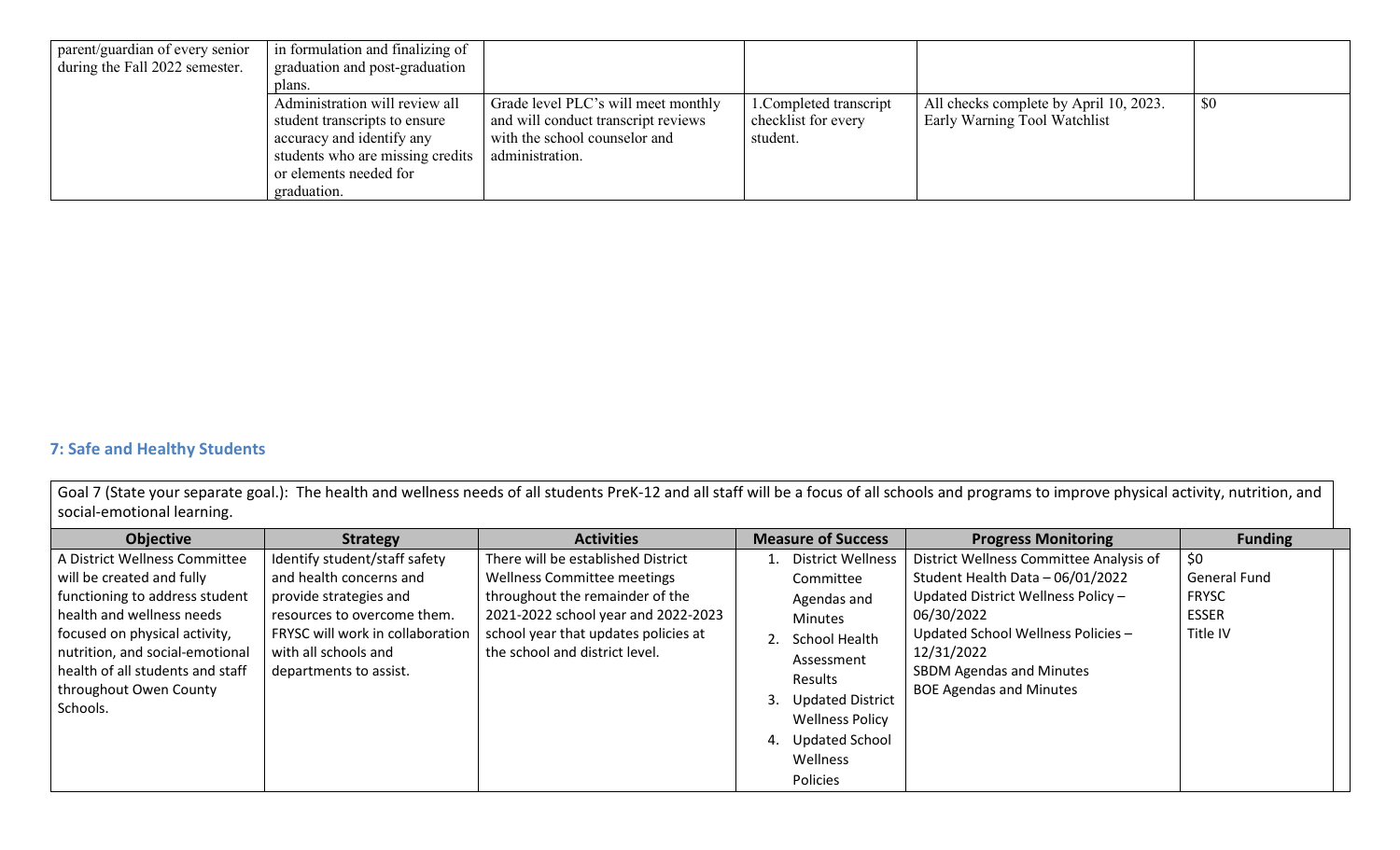|                                                                                                                                                                    |                                                                                                                                                                                                                                      |                                                                                                                                                                                                                                   | 5.<br>Board of<br>Education<br>Agendas and<br><b>Minutes</b><br>School SBDM<br>6<br>Agendas and                                                                                                                                                                                                                                                                                                 |  |
|--------------------------------------------------------------------------------------------------------------------------------------------------------------------|--------------------------------------------------------------------------------------------------------------------------------------------------------------------------------------------------------------------------------------|-----------------------------------------------------------------------------------------------------------------------------------------------------------------------------------------------------------------------------------|-------------------------------------------------------------------------------------------------------------------------------------------------------------------------------------------------------------------------------------------------------------------------------------------------------------------------------------------------------------------------------------------------|--|
| The high school will continue to<br>implement a research-based<br>social and emotional learning<br>curriculum to address the SEL<br>needs of all students PreK-12. | <b>SBDM Councils and school</b><br>administration will monitor the<br>SEL curriculum.                                                                                                                                                | There will be an adopted SEL<br>curriculum at the high school that is<br>monitored consistently in all<br>classrooms.                                                                                                             | <b>Minutes</b><br>\$5,000<br>School<br>Xello Reports<br>1.<br>Walkthrough Data<br><b>General Fund</b><br>Committee<br>SBDM Agendas and Minutes<br><b>ESSER</b><br>Agendas and<br><b>BOE Agendas and Minutes</b><br>Title IV<br>Minutes<br><b>School SBDM</b><br>2.<br>Agendas and<br><b>Minutes</b><br><b>Purchased SEL</b><br>3.<br>Curriculum<br><b>Hexagon Tool</b><br>4.                    |  |
|                                                                                                                                                                    | SEL will be monitored at each<br>school using the Resiliency Poll<br>through TerraceMetrics. FRYSC<br>will assist in the<br>implementation of the<br>assessment along with<br>counseling with students after<br>each administration. | There will be Resiliency Poll data on<br>students (5-12) from each school.                                                                                                                                                        | \$4,000<br><b>Resiliency Poll</b><br>Resiliency Poll Data - 05/31/2022 and<br><b>General Fund</b><br>November 1, 2022<br>Data<br><b>FRYSC</b><br><b>SBDM Agendas and Minutes</b><br><b>SBDM Council</b><br>2.<br><b>ESSER</b><br><b>BOE Agendas and Minutes</b><br>Agendas and<br>Title IV<br><b>Minutes</b><br>3.<br><b>BOE Agenda and</b><br><b>Minutes</b><br>Hexagon Tool<br>4.             |  |
| The high school will implement<br>a research-based multi-tiered<br>system of support around the<br>academic and behavioral needs<br>of students.                   | Adopt and implement an MTSS<br>plan that focuses on both<br>academics and behavior.                                                                                                                                                  | SBDM Council will adopt an MTSS<br>Plan. The district MTSS Manual will be<br>revised and updated to reflect school<br>plans.<br>Staff will receive appropriate<br>professional learning around academic<br>and behavior supports. | \$100,000<br>School MTSS Plan<br>School MTSS Plans - 06/30/2022<br>1.<br>District MTSS Manual - 10/01/2022<br><b>General Fund</b><br><b>District MTSS</b><br>2.<br><b>ESSER</b><br><b>SBDM Agendas and Minutes</b><br>Manual<br>Title IV<br><b>BOE Agendas and Minutes</b><br><b>SBDM Council</b><br>3.<br>Agendas and<br>Minutes<br><b>BOE Agendas and</b><br>4.<br>Minutes<br>5. Hexagon Tool |  |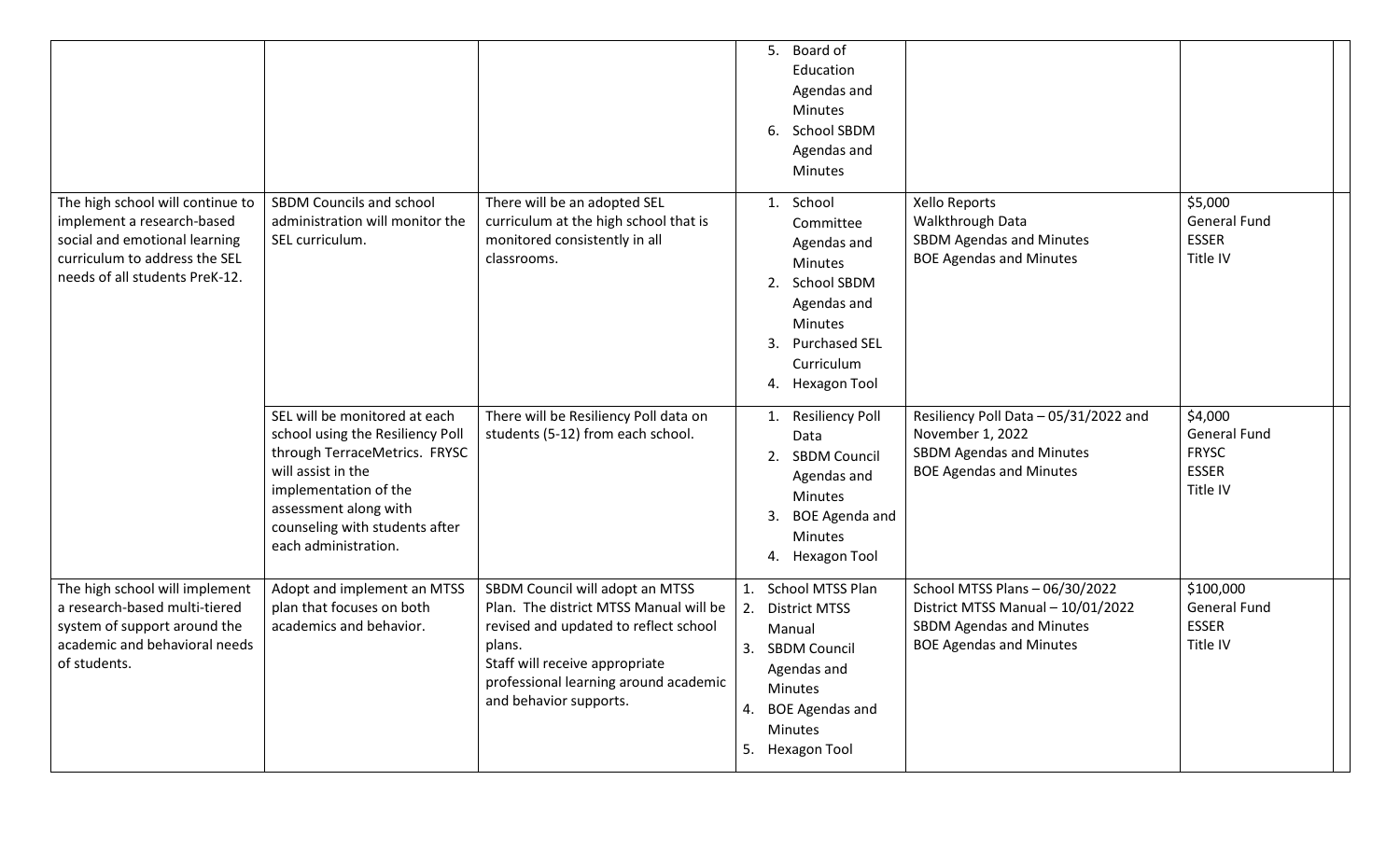### **8: Recruitment and Retention of Staff**

Goal 8 (State your separate goal.): The recruitment and retention of staff will be a focus during the recruitment, hiring, onboarding, development of ongoing professional learning, and promotion of the district.

| <b>Objective</b>                                                                            | <b>Strategy</b>                                                                                                                                                                                                      | <b>Activities</b>                                                                            | <b>Measure of Success</b>                                                                                                                                   | <b>Progress Monitoring</b>                                                                                                                                                                                                                                                             | <b>Funding</b>                                                 |
|---------------------------------------------------------------------------------------------|----------------------------------------------------------------------------------------------------------------------------------------------------------------------------------------------------------------------|----------------------------------------------------------------------------------------------|-------------------------------------------------------------------------------------------------------------------------------------------------------------|----------------------------------------------------------------------------------------------------------------------------------------------------------------------------------------------------------------------------------------------------------------------------------------|----------------------------------------------------------------|
| Create a positive public identity<br>that encourages staff<br>recruitment and retention.    | Create innovative brand-based<br>processes and incentives to<br>recruit and retain highly<br>qualified staff.                                                                                                        | Create a district marketing/branding<br>plan.                                                | Completed<br>Marketing/Brand<br>ing Plan                                                                                                                    | Marketing/Branding Plan Completed -<br>12/31/2022<br><b>BOE Agendas and Minutes</b>                                                                                                                                                                                                    | \$5,000<br><b>General Fund</b><br><b>ESSER</b>                 |
| Provide opportunities for staff<br>camaraderie.                                             | Develop a staff social calendar<br>and school culture plan that<br>includes opportunities for<br>activities and social events.<br>FRYSC will continue to<br>participate in school culture and<br>climate committees. | Create a school culture plan that<br>includes a social calendar of activities<br>and events. | <b>School Culture</b><br>Plan<br><b>Completed Social</b><br>2.<br>Calendar                                                                                  | School Culture Plan - Ongoing<br>Completed Social Calendar - 02/01/2022<br>SBDM Agendas and Minutes<br><b>BOE Agendas and Minutes</b>                                                                                                                                                  | \$5,000<br><b>General Fund</b><br><b>ESSER</b><br><b>FRYSC</b> |
| Provide opportunities to<br>recognize staff and teacher<br>leaders throughout the district. | Create innovative brand-based<br>processes, recognitions, and<br>incentives to recruit and retain<br>highly qualified staff.                                                                                         | Create a plan to recognize staff<br>leaders.                                                 | <b>Recognition Plan</b><br>(List of<br>Leadership<br>Opportunities<br>and Staff<br>Leaders)                                                                 | Completed Recognition Plan-<br>03/01/2022<br><b>BOE Agendas and Minutes</b>                                                                                                                                                                                                            | \$0<br><b>General Fund</b><br><b>ESSER</b>                     |
| Provide a structured staff<br>induction process for new staff.                              | Create innovative brand-based<br>processes, recognitions, and<br>incentives to recruit and retain<br>highly qualified staff.                                                                                         | Develop and Implement a Teacher<br>Mentoring Program.                                        | Monthly<br>1.<br>Agendas<br>2.<br>Classroom<br>Observations by<br><b>Teacher Mentors</b><br>and Mentees<br>New Teacher<br>3.<br>Reflections and<br>Feedback | <b>Completed Written New Teacher</b><br>Induction Plan $-03/01/2022$<br>Mentor/Mentee Data Cycle 1-<br>05/15/2022<br>New Teacher Reflections and Feedback<br>Completed - Ongoing<br>New Teacher Induction Meeting 1 -<br>07/29/2021<br>New Teacher Induction Meeting 2 -<br>01/03/2022 | \$0<br><b>General Fund</b><br><b>ESSER</b><br>Title I          |